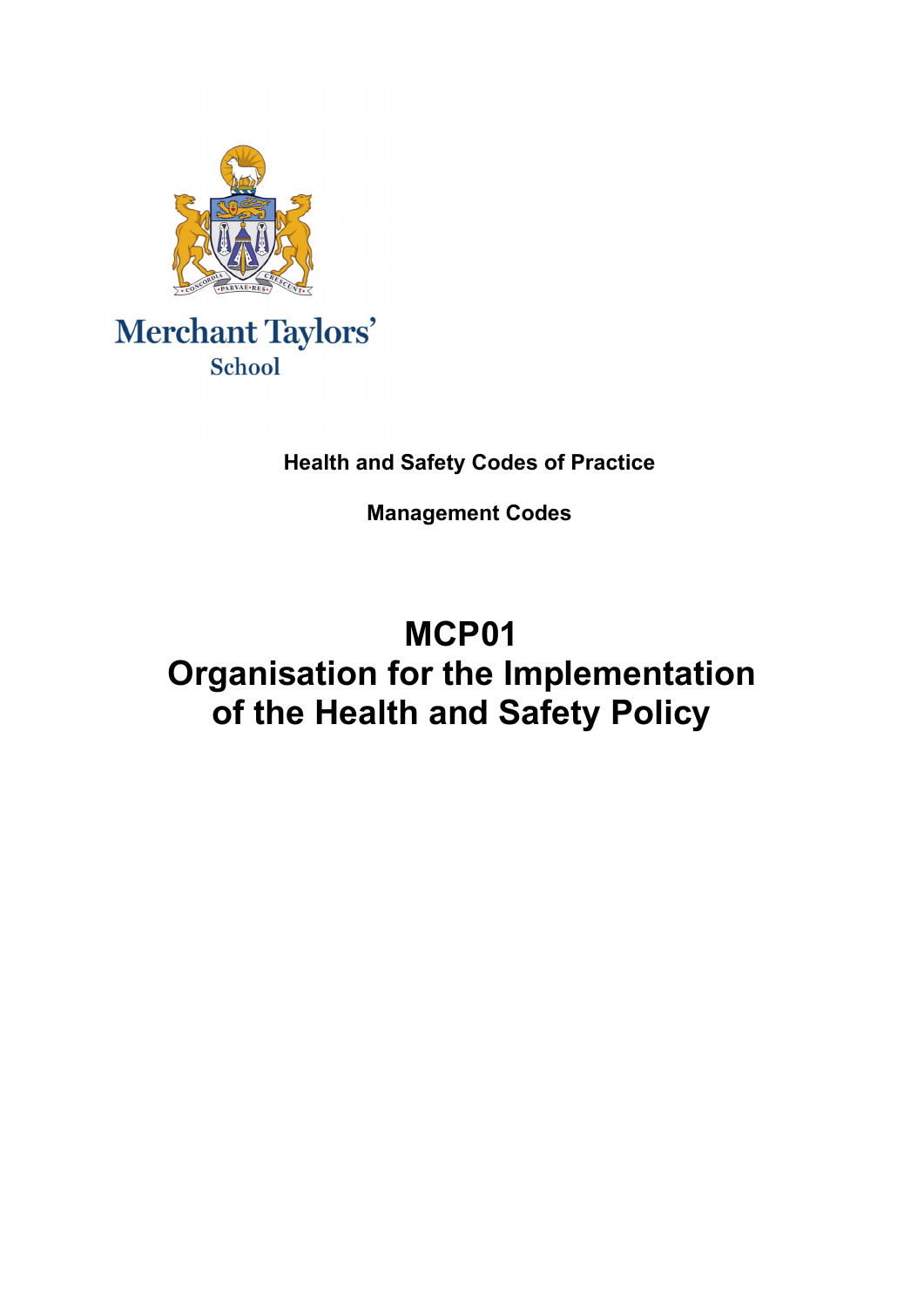| <b>Document authors:</b>                                                                                                                                                                                                                                          | Director of Finance & Operations                                                                                        |
|-------------------------------------------------------------------------------------------------------------------------------------------------------------------------------------------------------------------------------------------------------------------|-------------------------------------------------------------------------------------------------------------------------|
| <b>Relevant to:</b>                                                                                                                                                                                                                                               | All staff, pupils, users of and visitors to the<br><b>Merchant Taylors' Schools</b>                                     |
| <b>Responsibility for development of this Code</b><br>of Practice, which forms part of the<br><b>Merchant Taylors' Schools Health and</b><br><b>Safety Policy:</b>                                                                                                | <b>Executive Management Team</b>                                                                                        |
| <b>Responsibility for review of this Code of</b><br><b>Practice:</b>                                                                                                                                                                                              | <b>Executive Management Team</b>                                                                                        |
| Original effective date:                                                                                                                                                                                                                                          | September 2019                                                                                                          |
| Date(s) modified:                                                                                                                                                                                                                                                 | <b>July 2021</b>                                                                                                        |
| <b>Next review date:</b>                                                                                                                                                                                                                                          | July 2023*                                                                                                              |
|                                                                                                                                                                                                                                                                   | *This Code of Practice may be updated prior<br>to this date in response to statutory or<br>organisational requirements. |
| Please note that the Health and Safety web pages' version of this Code of Practice is the only<br>version that is maintained. Any printed copies should be viewed as "uncontrolled" and as such<br>may not necessarily contain the latest updates and amendments. |                                                                                                                         |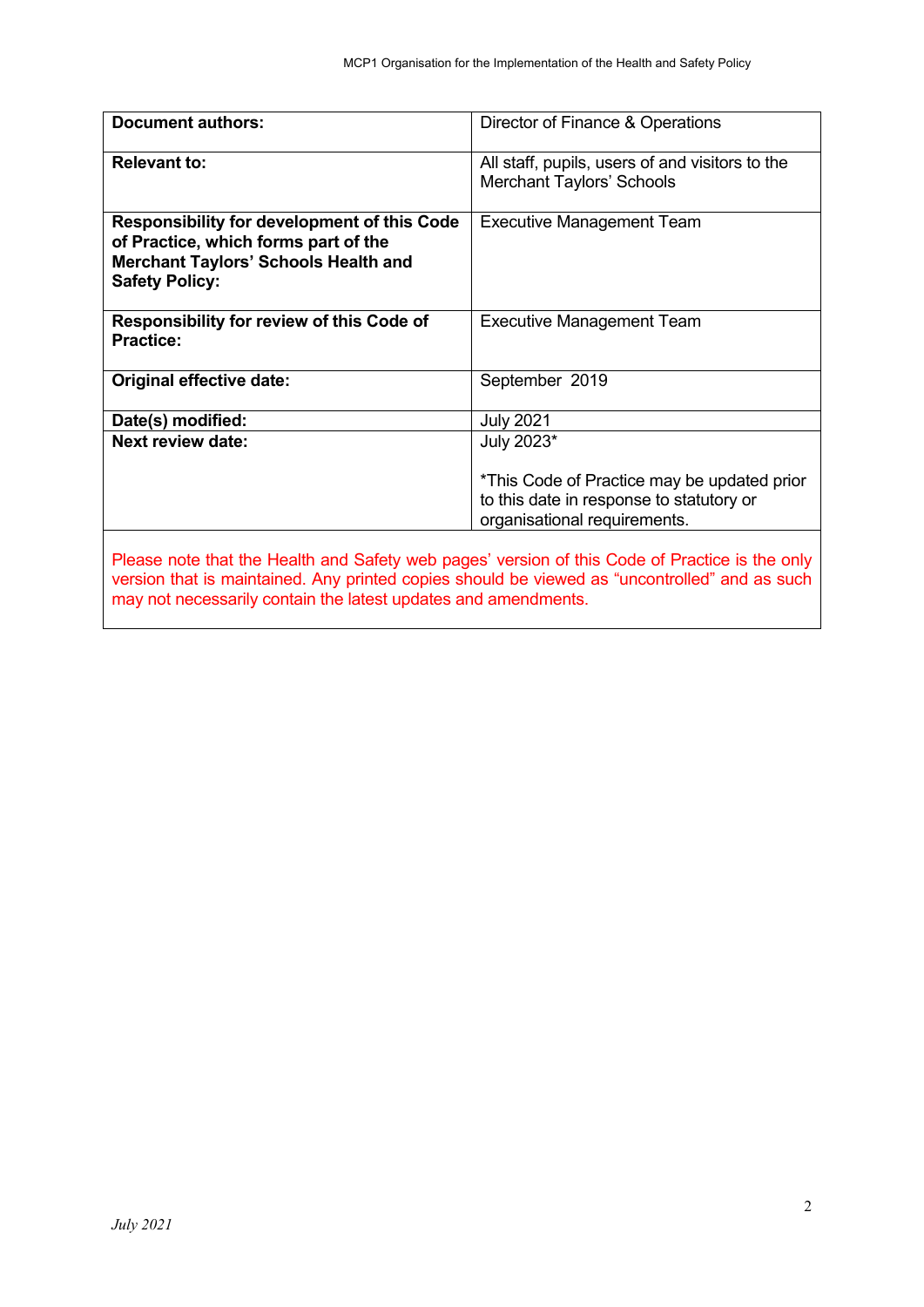#### **THIS CODE OF PRACTICE FORMS PART OF THE MERCHANT TAYLORS' SCHOOLS HEALTH AND SAFETY POLICY AND REPLACES ALL PREVIOUS ISSUES**

## **RELEVANT DOCUMENTS**

Health and Safety at Work Act 1974 Management of Health and Safety at Work Regulations 1999 Building Regulations Construction (Design and Management) Regulations 2015 ISI Regulatory Requirements

#### **RELATED POLICIES AND DOCUMENTS**

Merchant Taylors' Schools Health and Safety Policy Statement Management Code of Practice MCP2 - Arrangements for the Implementation of the Health and Safety Policy Health & Safety Code of Practice SCP01 - Workplace Health, Safety and Welfare Health & Safety Code of Practice SCP02 - Risk Assessments Health & Safety Code of Practice SCP03- Contractors Health & Safety Code of Practice SCP04 - Contractors Permits Health & Safety Code of Practice SCP05 - Construction (Design & Management) Health & Safety Code of Practice SCP06 - Asbestos Management Health & Safety Code of Practice SCP07 - Control of Substances Hazardous to Health Health & Safety Code of Practice SCP08 - Electrical Safety Health & Safety Code of Practice SCP09 - Fire Precautions Health & Safety Code of Practice SCP10 - Legionella & Associated Risks Health & Safety Code of Practice SCP11 - Lifting Operations & Lifting Equipment Health & Safety Code of Practice SCP12 - Safe Use of Plant & Equipment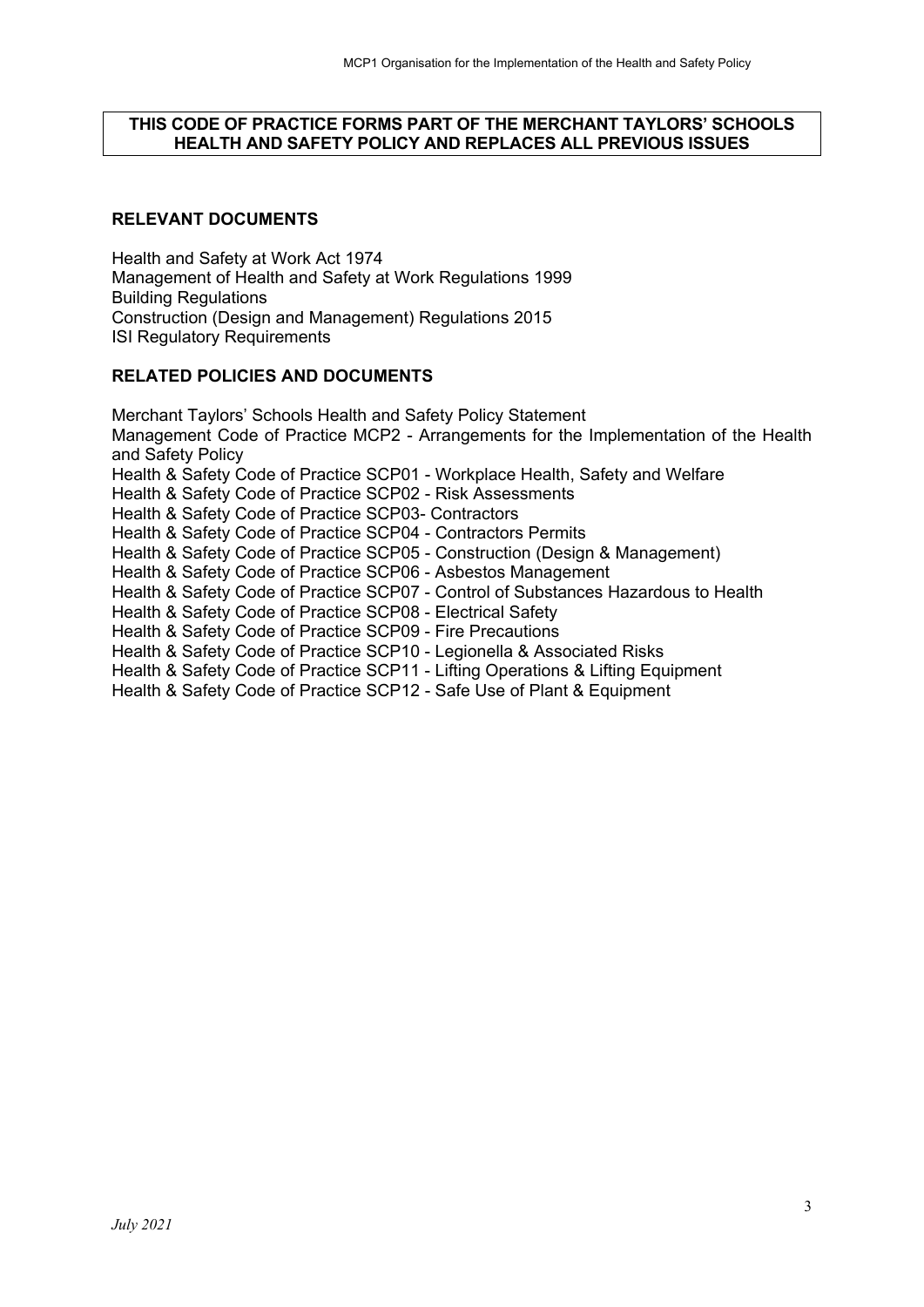### **INDEX**

#### **1. Introduction and Objectives**

#### **2. Governance, Management, Staff and Safety Representatives**

- 2.1 The Board of Governors<br>2.2 Executive Management
- 2.2 Executive Management Team (EMT)<br>2.3 School Management Teams (SMT)
- School Management Teams (SMT)
- 2.4 Heads of Department and Heads of Services
- 2.5 All staff (including temporary staff, sessional staff, etc)
- 2.6 Safety Representatives
- 2.7 Pupils<br>2.8 Contra
- **Contractors**
- 2.9 The Estate and Facilities Department

#### **3. Sources of Competent Advice and Support**

- 3.1 Health and Safety Advisor
- 3.2 Occupational Health Consultancy
- 3.3 Radiation Protection Adviser (RPA)

#### **4. Network of Staff with Additional Health and Safety Responsibilities**

- 4.1 Appointment of Health and Safety Coordinators
- 4.2 Appointment of Health and Safety Officers<br>4.3 Appointment of Fire Evacuation Coordinate
- 4.3 Appointment of Fire Evacuation Coordinators<br>4.4 Appointment of Fire Wardens
- Appointment of Fire Wardens
- 4.5 Appointment of Evacuation Chair Operators

#### **5. Committees and Groups**

#### **Appendix 1** - **Detailed role descriptions for additional roles undertaken by staff at Merchant Taylors' Schools**

#### **Appendix 2 – Health and Safety Committee - Terms of Reference**

#### **Appendix 3 – Merchant Taylors' Schools Health and Safety Responsibilities**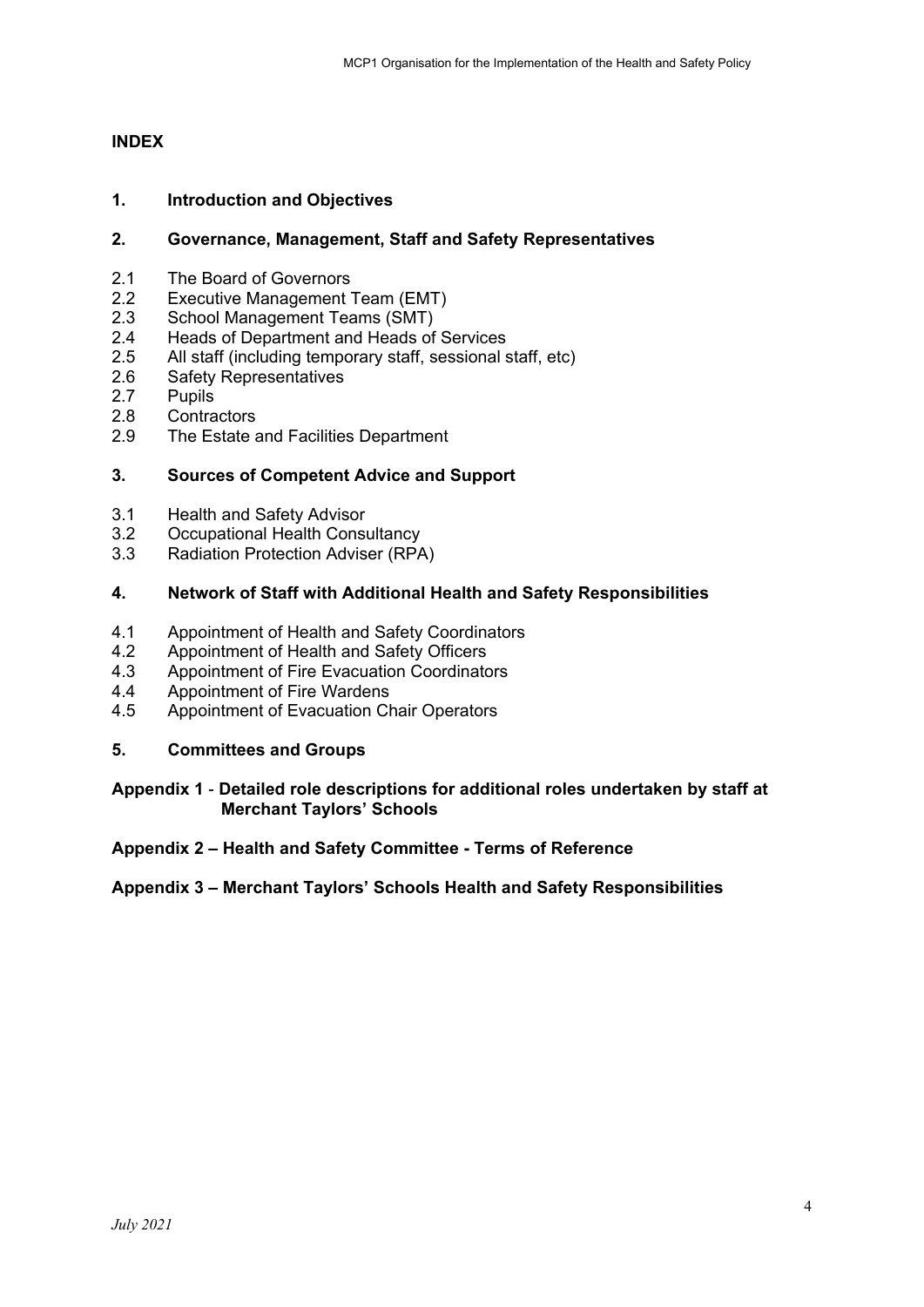#### **1. INTRODUCTION AND OBJECTIVES**

This Code of Practice shows how Merchant Taylors' Schools is structured and how the Health and Safety Policy is implemented. This Code of Practice should be read in conjunction with the Schools' Health and Safety Policy Statement, signed by the Chair of Governors, which may be found on the Schools' intranet.

The objective of this Code of Practice is to ensure that all staff know:

- Who is responsible for particular aspects of the Health and Safety Management System.
- $\div$  How their own responsibilities interact with those of others.
- $\div$  How they might be held accountable for their own acts or omissions at work.

#### **2. GOVERNORS, MANAGEMENT, STAFF AND SAFETY REPRESENTATIVES**

Responsibilities for health and safety parallel the line management structure that the Schools have in place. These may be summarised as responsibilities of:

- The Board of Governors
- **\*** The Executive Management Team (EMT)
- ❖ School Management Teams (SMT)
- Heads of Department and Heads of Services
- All staff (including temporary staff, sessional staff, etc)
- Safety Representatives and Representatives of Employee Safety
- $\div$  Pupils
- ❖ Contractors
- **↑ The Estate and Facilities Department**

#### **2.1 The Board of Governors**

The Board of Governors is responsible within the terms of the Instrument and Articles of Government for ensuring that, so far as is reasonably practicable, the Schools' activities, premises, plant and equipment are all operated and maintained without hazard to the health or safety of pupils, staff, visitors and any other person affected by the operations of Merchant Taylors' Schools.

The Board of Governors will monitor health and safety performance via receipt of minutes of Health and Safety Committee meetings and Annual Health and Safety Reports and will endorse the annual reviews of the Health and Safety Policy from time to time to ensure its effective operation.

The Board of Governors will be advised through the Executive Management Team (EMT) on any health and safety matters.

Health and Safety will be a standing agenda item at meetings of the full Board of Governors.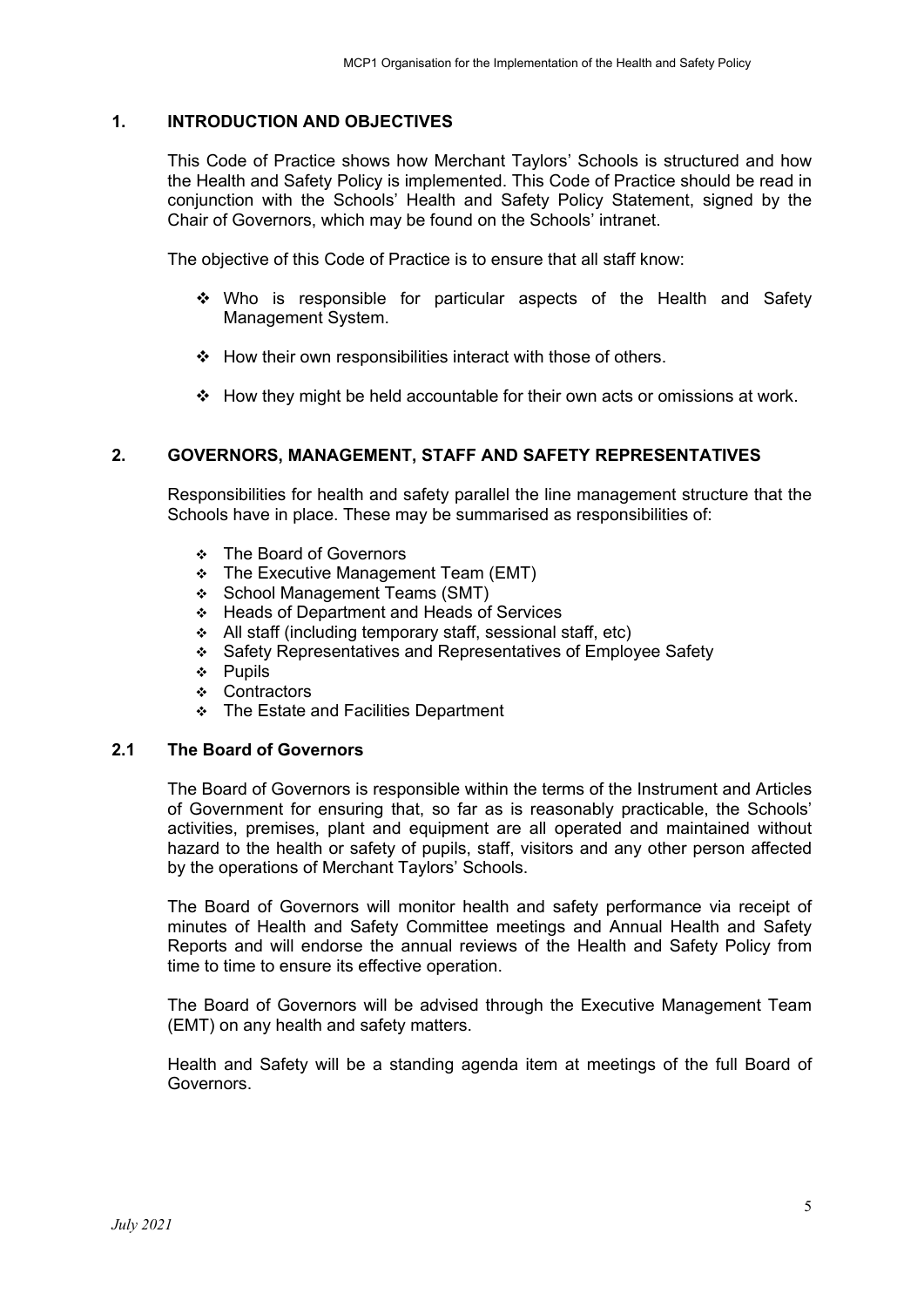#### **2.2 The Executive Management Team (EMT)**

The EMT will ensure that Merchant Taylors' Schools' procedures, systems, premises, plant, equipment and general activities all comply with current legislation and the Schools' Health and Safety Policy and associated Codes of Practice.

The EMT will monitor health and safety performance via receipt of minutes of Health and Safety Committee meetings, Annual Health and Safety Reports and Health and Safety performance indicators.

The EMT will review and update, where necessary, the Health and Safety Policy annually.

The EMT will ensure that there are adequate arrangements for sufficient information to be provided as may be reasonably required under the Health and Safety at Work Act 1974 to staff, pupils and other persons relevant to their health, safety and welfare.

The EMT will delegate to members of the Schools' Management Teams (SMT) such duties as are considered appropriate to assist in the discharge of their responsibilities.

The EMT will ensure that effective consultation with staff and pupils on matters relating to health, safety and welfare takes place.

The Schools' Health and Safety Committee will advise the Board of Governors and EMT on health, safety and welfare matters (as identified in the Health and Safety at Work Act 1974 and Regulations made under that Act).

The Chair of the Health and Safety Committee will be responsible for ensuring that decisions and recommendations made by the Health and Safety Committee are made known to the Board of Governors and to the EMT. This will be discharged through the routine circulation of Health and Safety Committee minutes sequentially to the EMT and the Board of Governors with any particular issues to note highlighted.

Assurance that the responsibilities detailed in 2.3 below are being discharged will be sought in PDR meetings with members of EMT.

#### **2.3 School Management Teams (SMT)**

SMT members have a duty to manage the activities for which they have responsibility in accordance with Merchant Taylors' Schools' Health and Safety Policy.

Each member of the SMT will ensure that sufficient resources are made available to support health and safety in those activities, which are separate to those estate related systems and workplace responsibilities, which are the responsibility of the Estate and Facilities Department (see 2.10 below).

Each appointed member of the SMT will be responsible for ensuring that the arrangements for health, safety and welfare in the activities for which they have responsibility are adequate and comply with the Schools' Health and Safety Policy, Safety Codes of Practice and local or national standards for the activities undertaken. This includes ensuring that there is appropriate consideration of arrangements for activities outside the organisation's normal hours of working when, for example, first aiders and fire wardens may not be on duty. Members of the SMT (HM's +DH's) will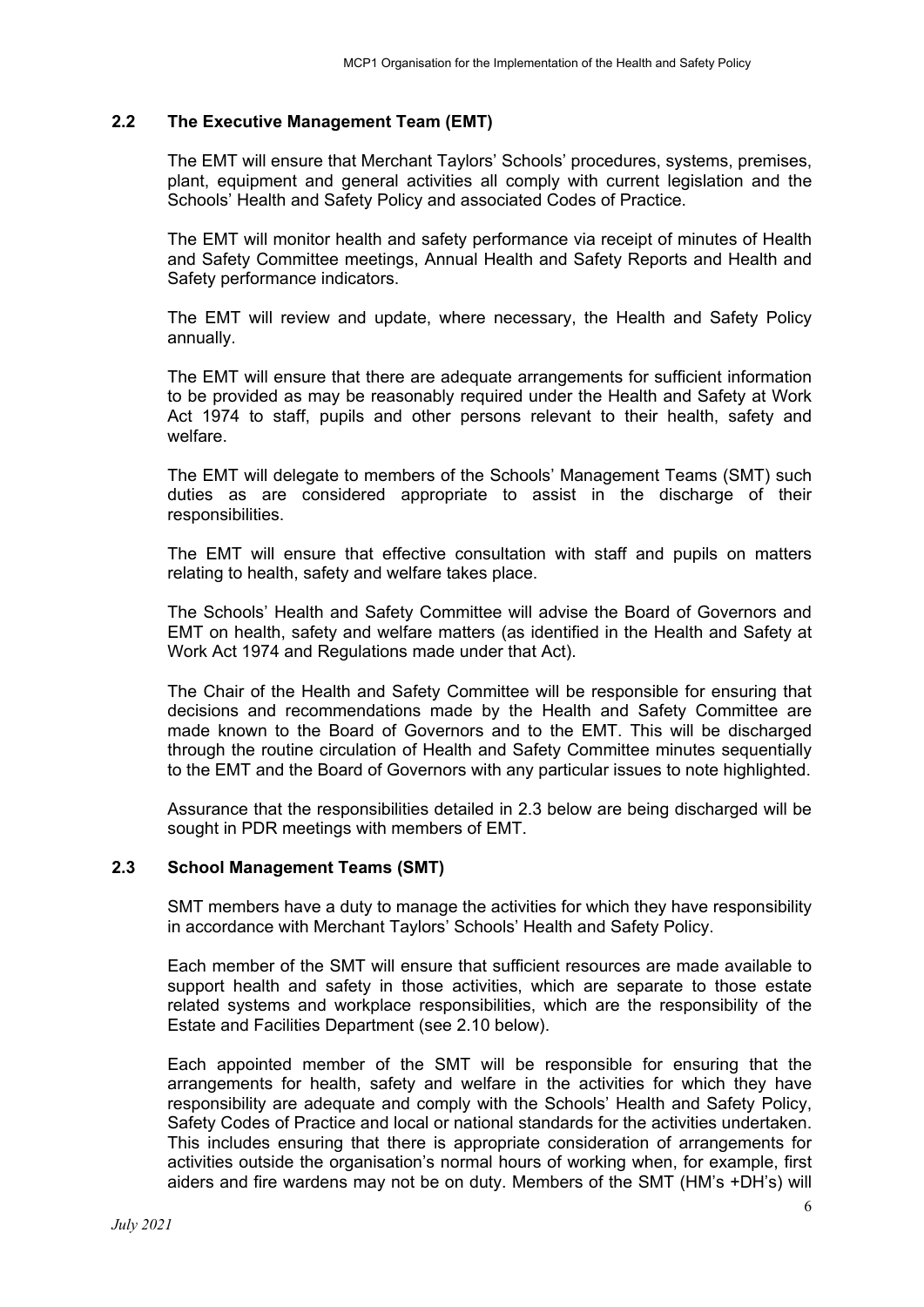develop written published policies for those areas or activities where the Schools' Health and Safety Policy does not address the risks within their area of responsibility. The Head will nominate one or more suitable persons as School Health and Safety Coordinator (e.g. HOD's) to assist with coordinating health and safety management within their activities. The School Health and Safety Coordinator will act with the delegated authority of the SMT on health and safety matters. For further details, see Appendix 1.

The SMT will monitor the health and safety performance of the School or Department via the Health and Safety Coordinator's report to the Health and Safety Committee (each term).

The SMT will have health and safety as a standing agenda item at their School or Departmental Management Team meetings that they chair.

Assurance that the responsibilities detailed in 2.4 below are being discharged will be sought in Performance and Development Review (PDR) meetings with Heads of School and Department.

#### **2.4 Heads of Department and Heads of Service**

Head of Department and Heads of Service have the authority to manage Health and Safety. With this authority comes the statutory responsibility to manage health and safety effectively. Health and Safety Management, therefore, is considered a core management activity.

Each person who directs or has responsibility for the activity of others is directly responsible for their health and safety whilst they are carrying out their role.

Teaching staff who are 'supervising' pupils whose activity they control or direct will have a responsibility to supervise any technical staff who are assisting in the teaching practical work.

These 'managers' are responsible for the oversight of health and safety within their Departments and service areas. To provide assurance that they are functioning in accordance with the Merchant Taylors' Schools' Health and Safety Policy, managers will:

- Be conversant with, and follow, Merchant Taylors' Schools' Health and Safety Policy, associated Management and Safety Codes of Practice and local departmental procedures.
- Ensure that the full range of health and safety risks are considered across the Departments and Service areas and that those with the highest priority or impact are recorded in local Risk Registers.
- Ensure that staff and visiting workers for whom they are responsible receive suitable induction training and information about emergency procedures.
- Include health and safety in their operational plan and a standing agenda item at their staff meetings.
- Clarify with their line managers the relative roles and responsibilities for health and safety within the Schools and Departments/Service areas and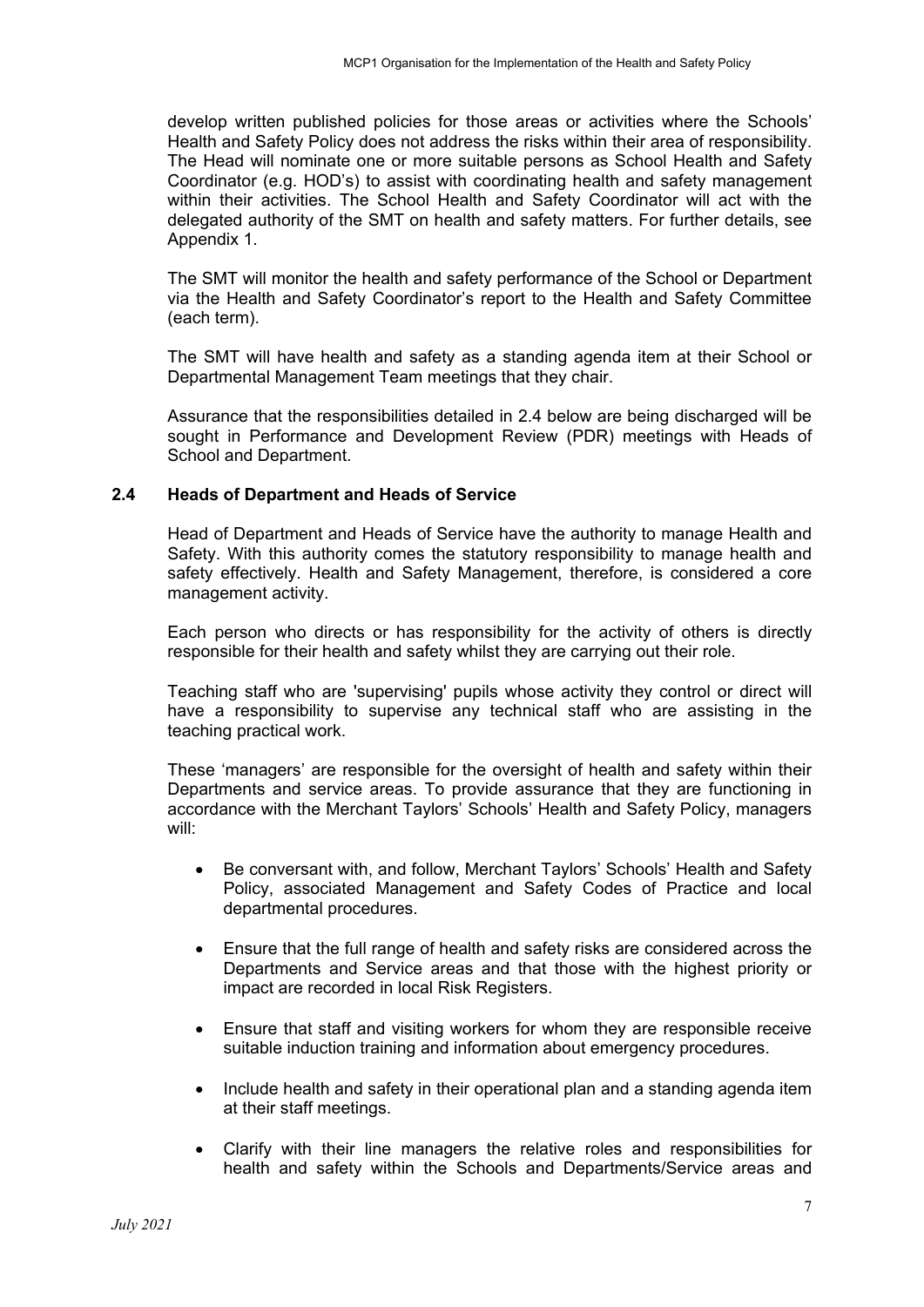foster improved communication and consultation, including with staff representatives, on health and safety matters.

- Ensure systems are in place for briefing newly appointed managers and staff on their health and safety responsibilities, including the responsibility to ensure the take up by staff of all relevant training.
- Be conversant with, and follow, Merchant Taylors' Schools' Health and Safety Policy, associated Management and Safety Codes of Practice and local departmental procedures.
- Ensure that all the necessary risk assessments have been completed and the health and safety provisions relating to the work discussed with those undertaking the work.
- Ensure that relevant health and safety documentation is readily available for reference and scrutiny.
- Ensure that the work environment and all equipment are safe and well maintained.
- Identify and correct hazardous conditions.
- Ensure the proper disposal of waste materials through the approved route.
- Investigate adverse events, report them to the Estate and Facilities Manager and revise all risk assessments, where necessary.
- Monitor compliance with risk assessments, enforce the control measures and take appropriate action when there is failure to comply.
- Ensure compliance with relevant departmental requirements and the proper handover of laboratory or other workspace to relevant parties. Assurance that
- Collaborate with the employer in audits and reviews of health and safety management.
- Ensure compliance with relevant departmental requirements and the proper handover of laboratory or other workspace to relevant parties. Assurance that the responsibilities detailed in section 2.5 below are being discharged, will be a continual process, and will be formally sought in PDR meetings with staff.

### **2.5 All staff (including temporary staff, sessional staff, etc)**

Each individual staff member bears some individual responsibility for health and safety. The core legal duty is to co-operate with Merchant Taylors' Schools in order to enable the employer to meet its statutory obligations.

All staff are responsible for injuries or other loss resulting from their acts or omissions. All staff must not interfere with any item provided in the interest of health and safety.

In law, employees have a responsibility for their own health and safety and for others who may be affected by their acts or omissions.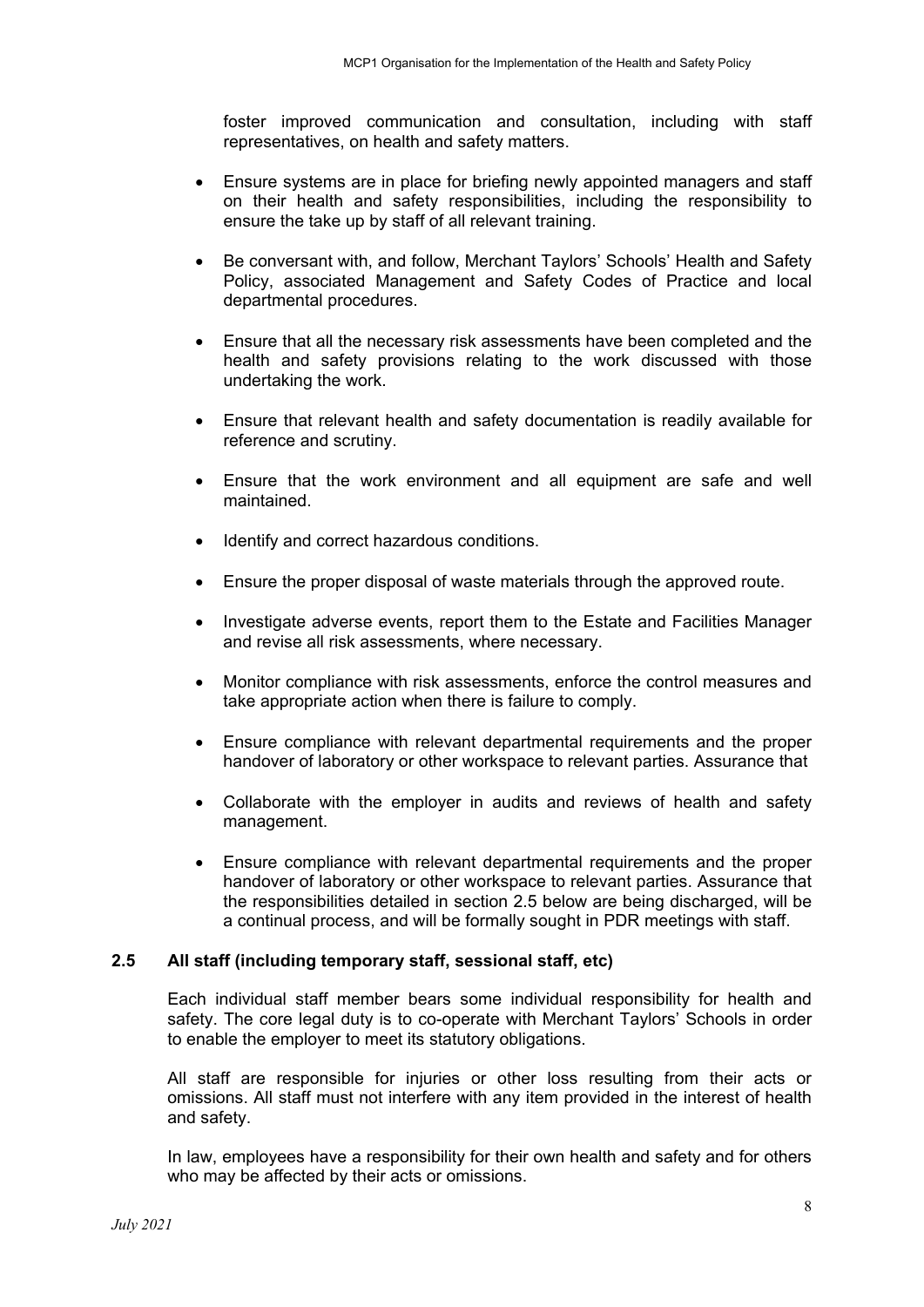#### **In particular they must:**

- Familiarise themselves with, and follow, the Schools' Health and Safety Policy, Management and Safety Codes of Practice and departmental procedures applicable to their work.
- Inform their supervisors/line managers of newly identified risks in existing work, or new risks associated with new work.
- Comply fully with health and safety requirements and control measures, including the correct use of personal protective equipment, stipulated in risk assessments or local rules.
- Take reasonable care in all work activities and consult with their supervisors or Health and Safety Advisor in any case of doubt.
- Familiarise themselves with the relevant emergency procedures.
- Be aware of potentially unsafe conditions or unsafe equipment and report them to their supervisors/line managers.
- Report adverse events and work-related ill-health promptly so that remedial action can be taken to prevent recurrence.
- Register with the Occupational Health Consultancy for health surveillance, where required by Schools' policy or risk assessment and attend appointments where these have been arranged.
- Attend any training that has been identified as necessary by their supervisor/line manager.

#### **They must not:**

- Misuse equipment or interfere with safety devices or safety systems which are required for the safe operation of that equipment (e.g. disabling interlocks on centrifuges, or removing guards from machinery), or which are designed to alert operators to an unsafe condition (e.g. by covering fire or gas detector heads or disabling airflow alarms on microbiological safety cabinets or fume cupboards).
- Disregard the health and safety provisions set out in risk assessments or local rules.

### **2.6 Safety Representatives and Representatives of Employee Safety**

Trade Union and other employee appointed Representatives of Employee Safety may carry out the following functions so far as they affect the people they represent:

a) Investigate potential hazards and dangerous occurrences within the Schools and examine the causes of accidents at the Schools.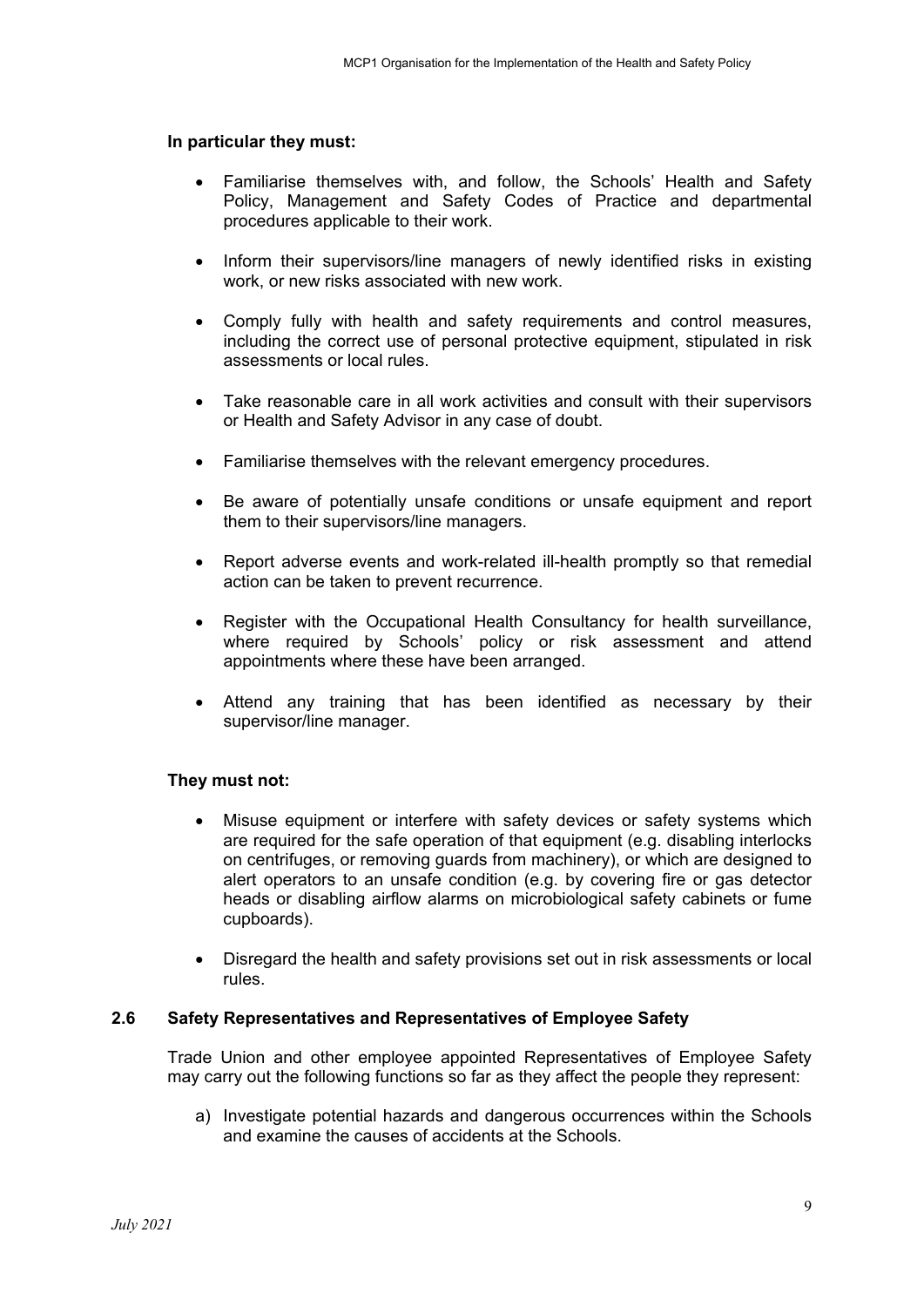- b) Investigate complaints made by any member of staff represented, relating to that person's health, safety or welfare at work.
- c) Make representations to the EMT through the Schools' Health and Safety Committee on general matters affecting the health, safety and welfare at work of members of the Schools' staff whom they represent.
- d) Represent the members of staff he/she was appointed to represent in consultations with Inspectors of the Health and Safety Executive, Environment Agency and of any other statutory enforcing authority.
- e) Receive information from Inspectors in accordance with section 28(8) of the Health and Safety at Work Act 1974.
- f) Attend Health and Safety Committee meetings (only in the case of designated Representatives).

The appointed Safety Representatives have the functions outlined in the guidance issued by the Health and Safety Executive.

#### **2.7 Pupils**

Merchant Taylors' Schools has a duty to safeguard their health and safety. Merchant Taylors' Schools expects pupils to cooperate with all measures provided for health and safety.

#### **2.8 Contractors**

The Estates and Facilities Department has responsibility for ensuring that all health and safety arrangements are in place for contractors working on the fabric of Merchant Taylors' Schools property. This is detailed further in SCP 03 Contractors.

#### **2.9 The Estates and Facilities Department**

The EMT, delegating to the Director of Finance and Operations and then to the Head of Estates and Facilities Management, has responsibility to ensure the workplace meets a number of basic requirements under Health and Safety Regulations. These include:

- Ensuring the temperature is appropriate.
- Providing sufficient space, ventilation and lighting.
- Providing suitable sanitation and washing facilities.
- Providing drinking water.
- Maintaining equipment.
- Keeping the premises clean and free of waste.
- Ensuring that all building services installations are adequately maintained.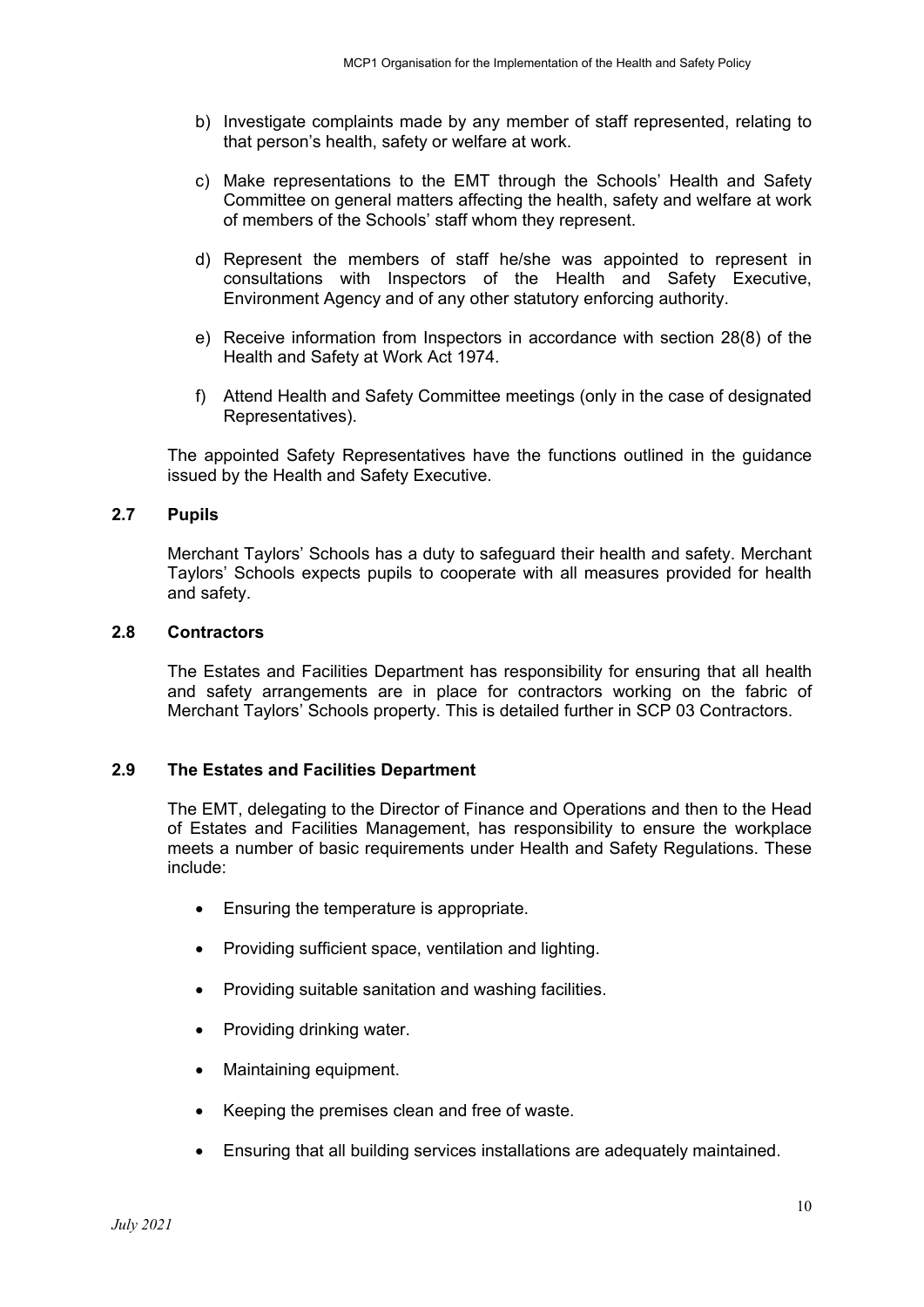- Ensuring that a robust Asbestos Management System is implemented.
- Ensuring that all buildings comply with current Building Regulations and access/egress, assets and systems are provided and maintained.
- Ensuring that all water supplies comply with current legislation with regard to legionellosis.
- Ensuring that an Energy Performance Certificate (EPC) is issued for all buildings.
- Ensuring that all portable appliances, with the exception of specialised laboratory equipment, comply with the Schools' Policy and are annually tested in accordance with current legislation.

The EMT, delegating to the Director of Finance and Operations and then to the Head of Estates and Facilities Management is responsible for providing and maintaining assets that are "fit for purpose" and conform to all legal requirements.

Merchant Taylors' Schools' health and safety responsibilities include:

- Developing and implementing effective operational safety policies.
- Ensuring management of assets and systems complies with health and safety requirements.
- Ensuring that all proposed changes to assets, operating practices or modifications to maintenance regimes are validated and comply with current codes of practice and legislation.
- Ensuring that all health and safety requirements are met for all contracts and projects.
- Ensuring that assets and systems to effect safe access and egress are provided and maintained.
- Assuring that all appointed contractors/suppliers working on Merchant Taylors' Schools' estate have the appropriate management systems for effective control of health and safety.

#### **3. SOURCES OF COMPETENT ADVICE AND SUPPORT**

Merchant Taylors' Schools obtains competent advice and support from the following staff and Consultants:

- Consultant Health and Safety Advisor
- Occupational Health Consultancy
- Radiation Protection Adviser
- Head of Estates and Facilities Management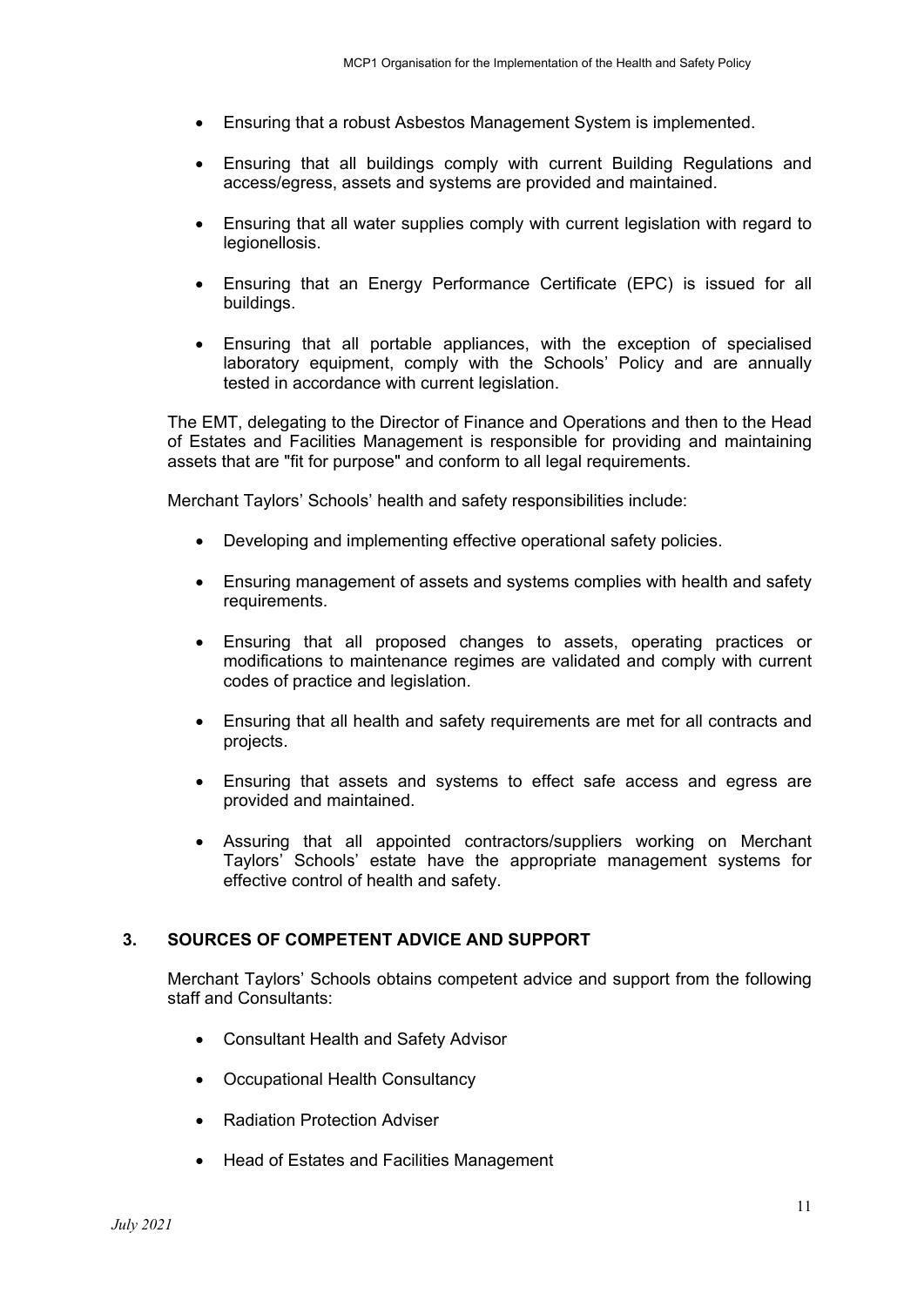It is the responsibility of the recipient of the advice to act upon it.

#### **3.1 Health and Safety Advisor**

The Health and Safety Advisor is responsible for advising the EMT, SMT members and the Schools' Health and Safety Committee on the Schools' Health and Safety Policy.

He/she will maintain a specialist advisory service on all matters concerning health and safety.

He/she will prepare a Health and Safety Strategy, annual Health and Safety Action Plan and an Annual Report of the state of health and safety matters within the Schools for presentation to the EMT, Board of Governors, and the Health and Safety Committee.

He/she will assist in reviewing the Schools' Health and Safety Policy and associated Safety Codes of Practice and guidance that are designed to ensure that the Schools comply with relevant legislation by ensuring that all features of a successful health and safety management system are in place.

The Health and Safety Advisor supports the Schools activities by providing competent advice and assurance of legal compliance.

His/her main functions are to:

- Carry out health and safety audits.
- Provide a wide range of health and safety training courses.
- Assist in the investigation of serious adverse events and report as appropriate.
- Provide advice on building design.
- To carry out specialised risk assessments and surveys.

### **3.2 Occupational Health Consultancy**

The Consultant Occupational Health Physician provides clinical leadership, advice on the assessment of disability and fitness for work and the identification and surveillance of specific occupational hazards to health.

The Consultant Occupational Health Physician advises and supports clients in how work and the work environment affect staff health and how their health can affect their ability to work. He/she will also provide a screening and referral service for healthcare.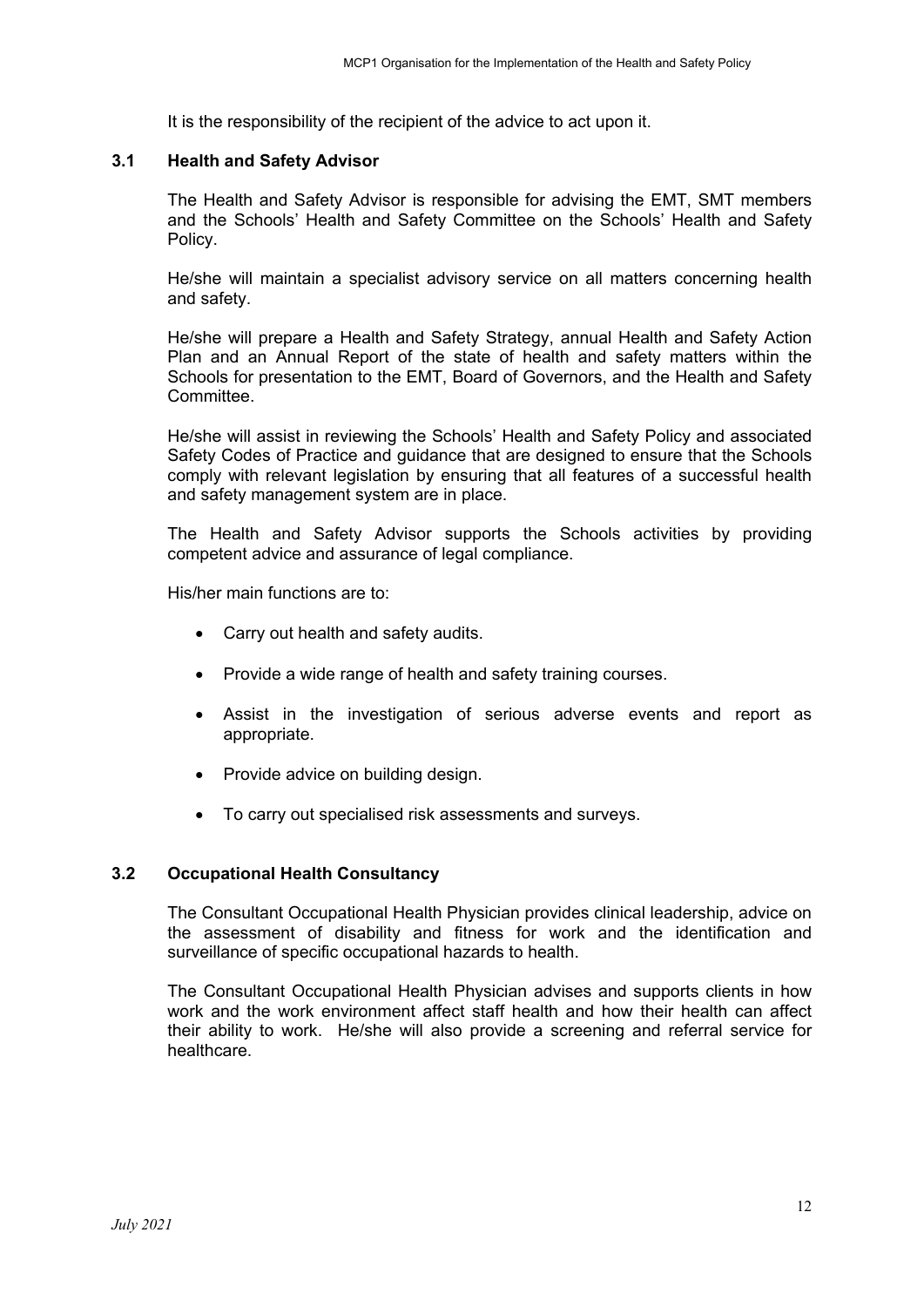### **3.3 Radiation Protection Adviser (RPA)**

A Radiation Protection Adviser (RPA) will be appointed by the EMT, to carry out the duties specified in the Ionising Radiation Regulations 1999.

- a) This may be a person or organisation outside of Merchant Taylors' Schools.
- b) He/she is responsible for advising the EMT on all matters relating to radiation protection.
- c) He/she will assist with the development and maintenance of a Code of Practice controlling the use of Ionising Radiation in the Schools.
- d) The appointed RPA will submit an annual report to the Health and Safety Committee containing details of incidents, significant changes and level of compliance with Regulations. The report will be provided at the first meeting of the Schools' Health Safety Committee of each academic year.
- e) The appointed RPA will also act as the Schools' Radioactive Waste Adviser to ensure arrangements for compliance with the issued Permit under the Environmental Permitting Regulations 2010 are in place

## **4. NETWORK OF STAFF WITH ADDITIONAL HEALTH AND SAFETY RESPONSIBILITIES**

Merchant Taylors' Schools has a network of staff with additional health and safety responsibilities that are an essential part of the health and safety management system:

- School/Department Health and Safety Coordinators
- School/Department Health and Safety Officers
- Fire Evacuation Coordinators
- Fire Wardens
- First Aiders

The responsibilities of these staff are detailed in Appendix 1.

#### **4.1 Appointment of Health and Safety Coordinators**

Each EMT member must appoint a Coordinator for health and safety matters. The Health and Safety Coordinator will assist the EMT member in the discharge of his/her responsibilities. The appointed Coordinator will act with the delegated authority of the EMT member on urgent health and safety matters.

As organisation structures change, EMT members must ensure that all parts of their area of responsibility are covered by Health and Safety Coordinator(s).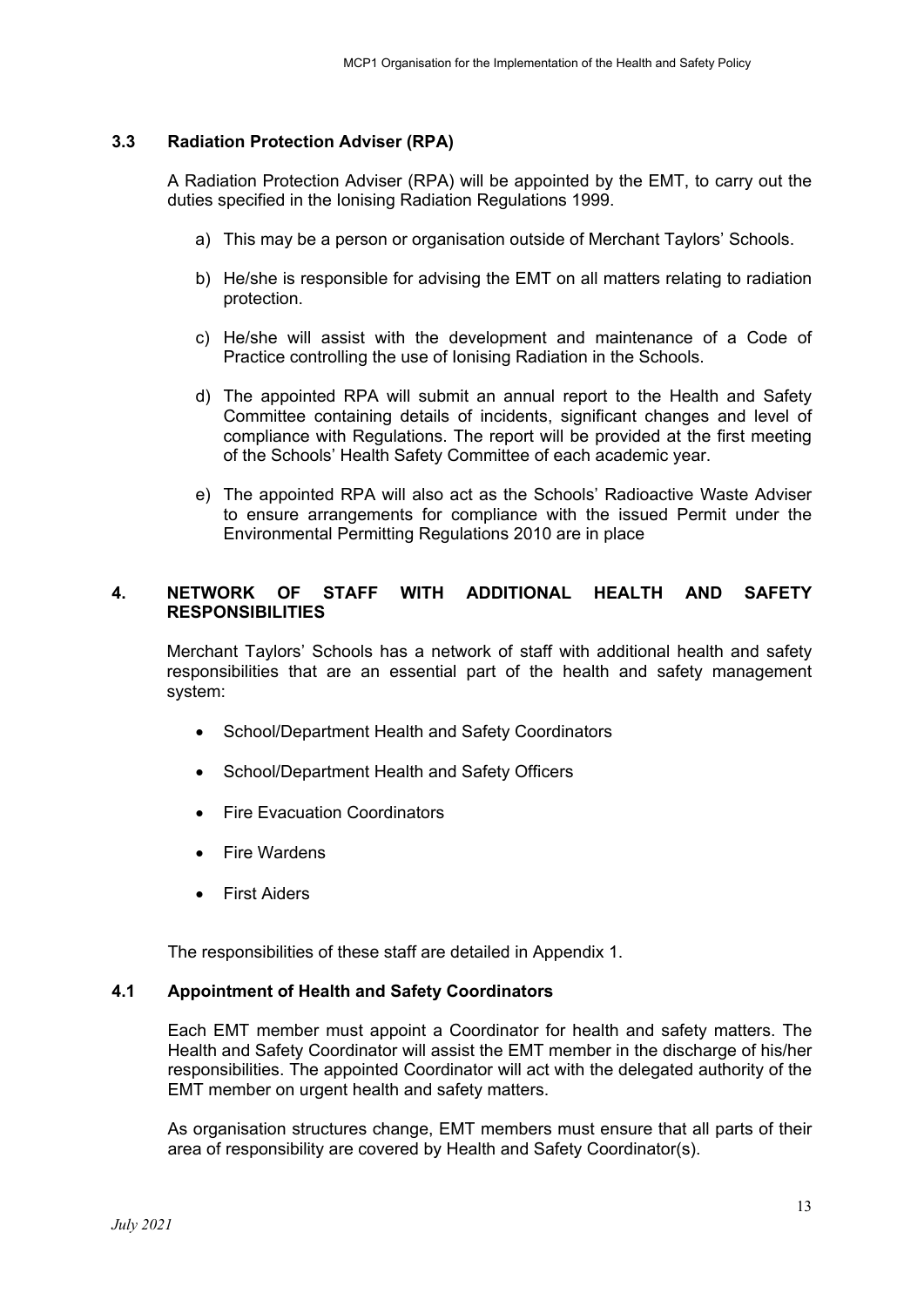Further details are available in Appendix 1.

#### **4.2 Appointment of local Health and Safety Officers**

Each Head of School/Department will appoint a Health and Safety Officer, in consultation with the Health and Safety Advisor, or in the case of smaller teams, may themselves act as local Health and Safety Officer.

Further details are available in Appendix 1

#### **4.3 Appointment of Fire Evacuation Coordinators**

Fire Evacuation Coordinators and as many deputies as are necessary will be appointed by EMT member(s), to ensure that so far as is reasonably practicable, that a person with sufficient knowledge and understanding is present in a designated building during the working day who is in a position to exercise the authority and take up the duties of the Fire Evacuation Coordinator as referred to in this Code.

The appointed Fire Evacuation Coordinators and Fire Wardens, who will deputise in their absence, will receive training to help them carry out their duties. Such training will be the responsibility of the Health and Safety Advisor.

Further details are available in Appendix 1.

#### **4.4 Appointment of Fire Wardens**

In agreement with the EMT member, the Fire Evacuation Coordinator will appoint sufficient Fire Wardens to ensure the safe evacuation of people from Merchant Taylors' Schools buildings.

Further details are available in Appendix 1.

#### **5. COMMITTEES AND GROUPS**

Merchant Taylors' Schools has a number of Committees and Groups where health and safety issues are discussed, consulted upon or reviewed at both strategic and operational levels. These forums include:

- Executive Management Team meetings
- School Management Team meetings
- Departmental Meetings
- Schools Health and Safety Committee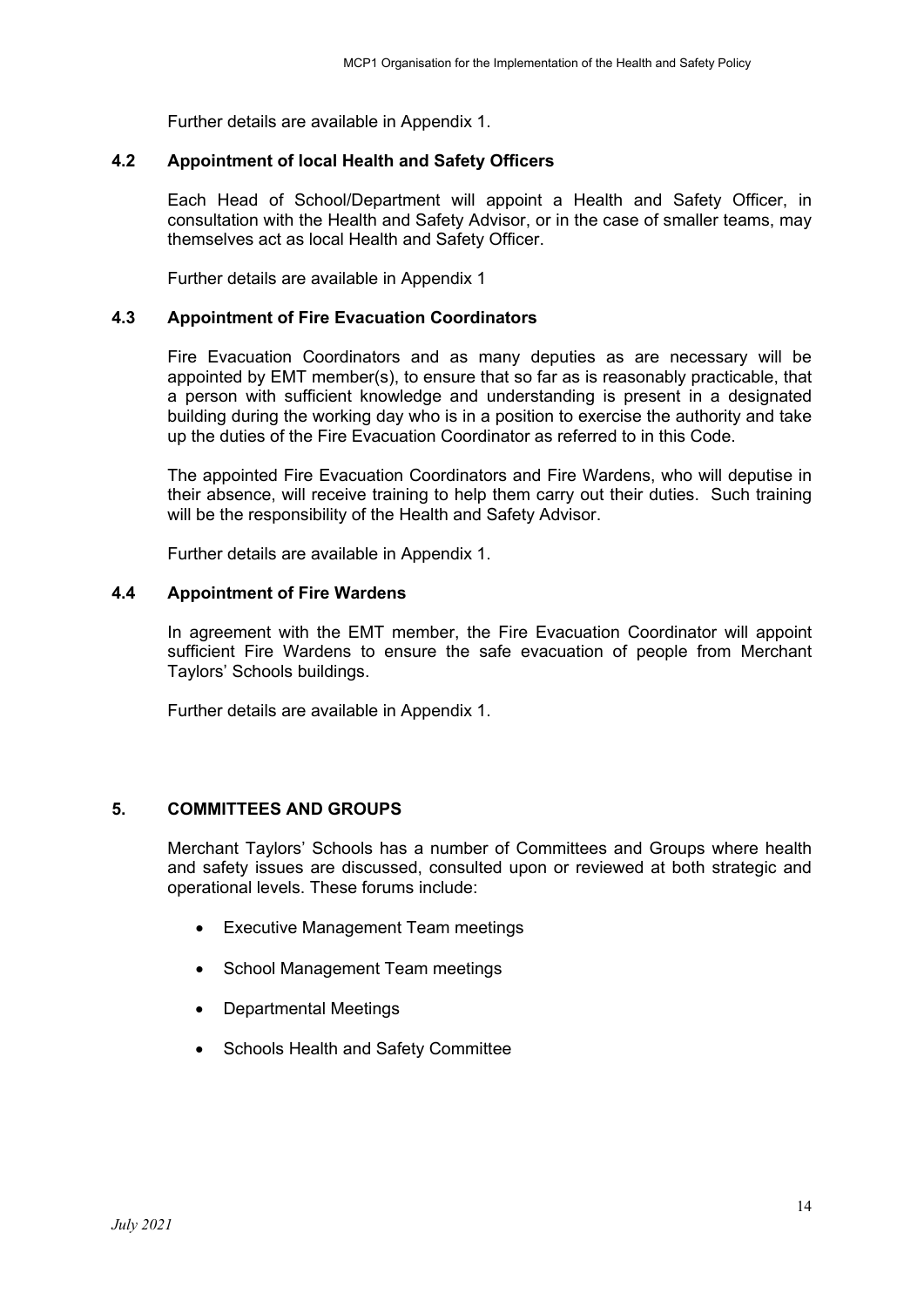#### **APPENDIX 1**

#### **DETAILED ROLE DESCRIPTIONS FOR ADDITIONAL ROLES UNDERTAKEN BY STAFF AT MERCHANT TAYLORS' SCHOOLS**

#### **1. Duties of Health and Safety Coordinators**

The duties of Health and Safety Coordinators are to:

- a) Assist the EMT member in the discharge of his/her health and safety responsibilities.
- b) Be a principal point of contact for the Schools' Health and Safety Advisor.
- c) Act as a health and safety champion across the School/Department and lead, encourage and publicise health and safety management.
- d) Meet with EMT in order to discuss health and safety key performance indicators (KPIs) as contained in the Health and Safety Coordinator report to the Health and Safety Committee.
- e) Meet regularly with Health and Safety Officers in order to discuss the health and safety KPIs mentioned above.
- f) Actively engage with the EMT member on health and safety issues and report writing.
- g) Act as a member of, or Chair of, the Health and Safety Committee.
- h) Bring to the attention of EMT members items that affect them or require their attention/actions immediately following either the Schools' Health and Safety Committee meetings or School/Departmental Health and Safety Committee meetings.
- i) With the SMT member appoint Evacuation Coordinators if required.
- j) Develop and proactively maintain a close working relationship with the Evacuation Coordinators via regular meetings to discuss, for example, findings from Fire Warden inspections.
- k) Plan and coordinate the activities of Health and Safety Officers, in order to ensure that those activities contribute to achieving the health and safety KPIs contained in the Health and Safety Coordinator report to Health and Safety Committee.
- l) Refer problems that cannot be resolved locally promptly to the EMT member.
- m) Act with the delegated authority of the EMT member on matters of urgency where there is an unacceptable risk of harm to any person.
- n) Maintain a relationship with Building User Groups.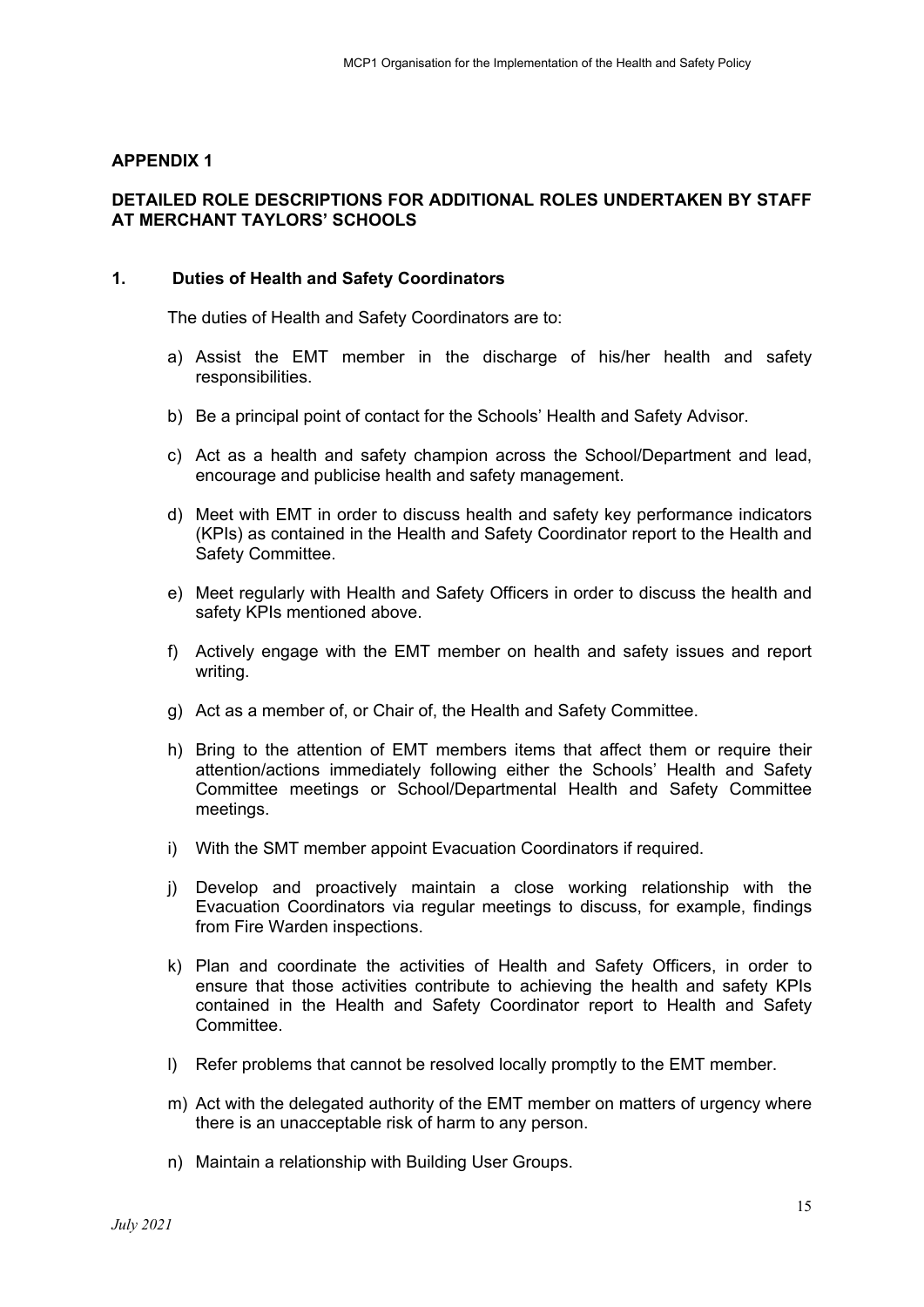#### **2. Duties of Health and Safety Officers**

The duties of Health and Safety officers are to:

- a) Meet regularly with the Health and Safety Coordinator to ensure that the Health and Safety Officer's activities all contribute to the collation of key performance indicator (KPI) information for the Health and Safety Committee.
- b) Proactively engage with Department Heads and Heads of Service areas to receive confirmation that those managers have put the following in place:
	- Appropriate working practices, procedures and risk assessments.
	- Adequate precautions regarding any existing hazard or hazards that are about to be introduced.
	- Maintenance of plant, equipment and processes as required by relevant legislation.
	- Suitable information, instruction, training and supervision for staff and pupils, including health and safety induction.
	- Maintenance of adequate health and safety records, as required by relevant legislation or Schools' Policy.
	- Arrangements for the availability and use of sufficient and suitable personal protective equipment.
	- Maintenance of a high standard of housekeeping.
- c) Assist the Health and Safety Coordinator to circulate health and safety information (and other documentation if required, such as revised Codes of Practice) to all staff in the Schools and Departments, where appropriate.
- d) Circulate health and safety information, or obtain health and safety information, where such information is related to that specific to Schools and Departments.
- e) Conduct regular health and safety inspections using the template workplace and equipment health and safety checklist and report these to the Health and Safety Coordinator.
- f) Attend meetings of the Health and Safety Committee.
- g) Act with the delegated authority of the EMT on matters of urgency where there is an unacceptable risk of harm to any person.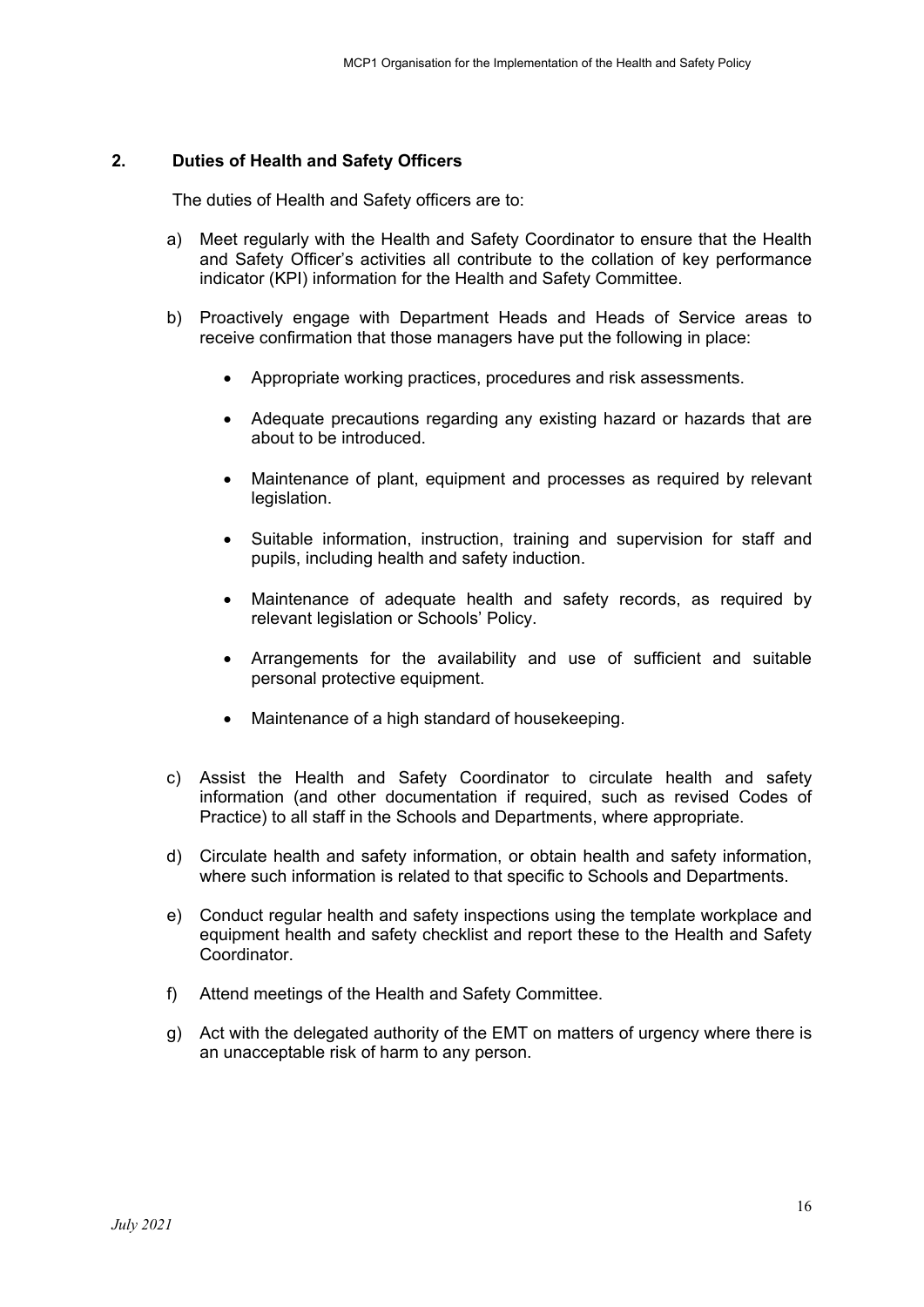#### **3. Duties of Fire Evacuation Coordinators**

The duties of Fire Evacuation Coordinators are:

- a) To ensure that procedures to evacuate the buildings are in place as part of Building Emergency Plans.
- b) To advise on the appointment of deputies to act in his/her absence.
- c) To ensure that all users of buildings are aware of the procedures to be followed in case of evacuation.
- d) To ensure that sufficient Fire Wardens have been appointed throughout the building by advising Senior Managers of the areas where additional Fire Wardens are required. This is particularly relevant where staff work late in isolation.
- e) Where possible, encourage teaching staff volunteers for Fire Warden duties. Administration staff are often grouped together; therefore there is a risk that buildings or parts of buildings may have insufficient cover.

#### **3.1 Role of the Fire Evacuation Coordinator in a non-fire condition (proactive)**

The role of the Fire Evacuation Coordinator, when there is no fire, is to:

- Liaise with the Estate and Facilities Department.
- Update the Head of Estates and Facilities Management regarding Fire Warden cover.
- Ensure that Fire Wardens are carrying out periodic inspections to ensure that:
	- $\triangleright$  fire exit doors are free from obstruction and operate correctly.
	- $\triangleright$  fire protection equipment is correctly located and maintained.
	- $\triangleright$  fire escape routes are free from obstruction.
- Liaise with EMT and SMT members on all fire safety issues.
- ♦ Ensure new members of staff are conversant with the Fire Safety Procedures and that all staff are trained in local emergency evacuation procedures at least once every twelve months.
- Ensure that there are sufficient Fire Wardens within the designated building(s) and, where there are insufficient, notify the Senior Manager in the area concerned in order that staff can be identified and nominated to be Fire Wardens.
- Ensure that there is a nominated Fire Evacuation Coordinator deputy.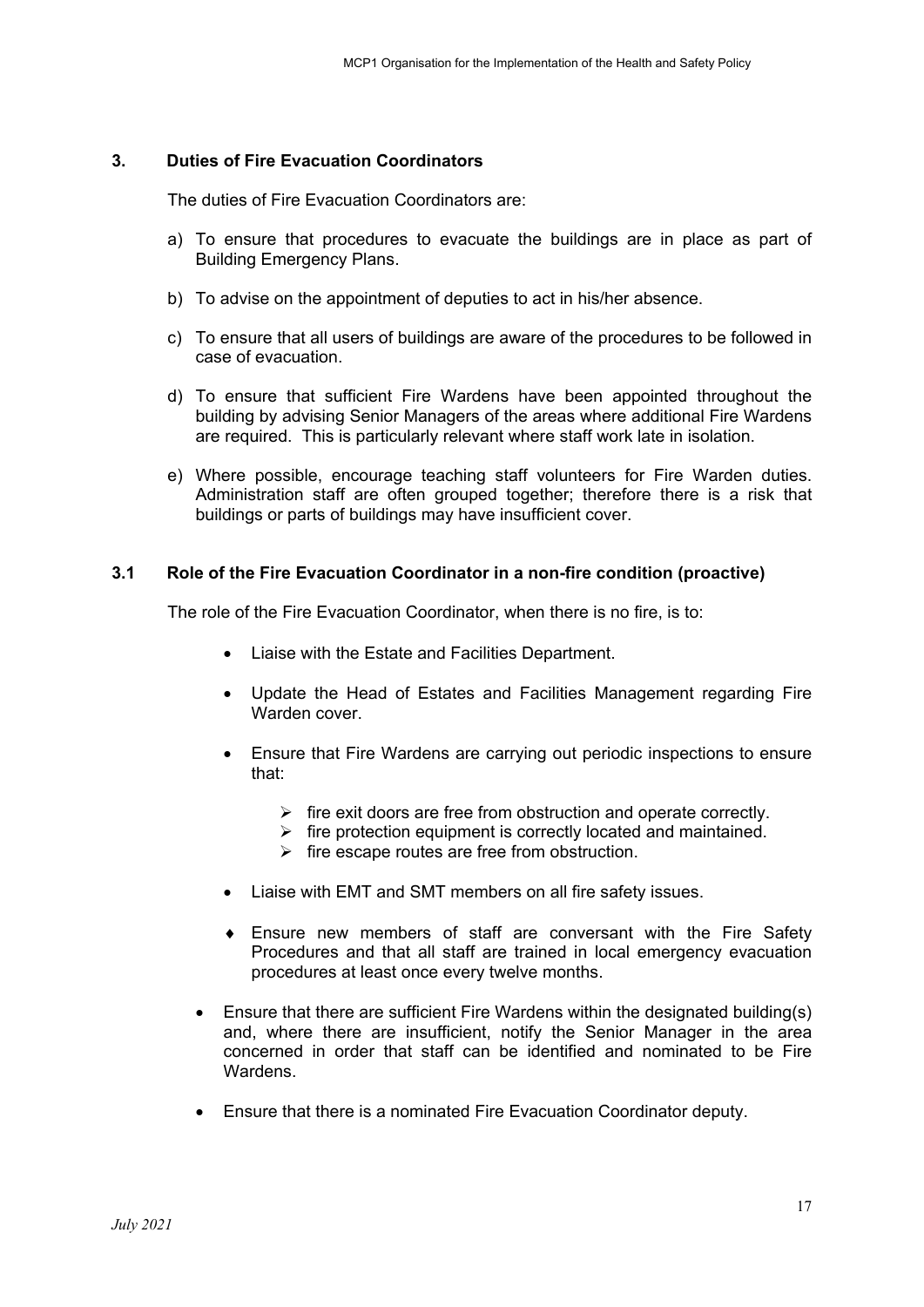#### **3.2 The Role of the Fire Evacuation Coordinator during a fire condition**

The role of the Fire Evacuation Coordinator during a fire condition:

- To coordinate the evacuation of people from a building during the operation of the fire alarm. Should any difficulties be encountered, the Fire Evacuation Coordinator should report findings to the Head of Estates and Facilities Management or nominated deputy.
- If a Fire Warden locates the fire, she/he will report this to the Fire Evacuation Coordinator immediately. It is vital that this information is passed to the Head of Estates and Facilities Management or nominated deputy.
- The Fire Evacuation Coordinator should not put himself/herself at risk.
- Provision should be made to assist disabled persons in accordance with the agreed procedures.

#### **4. Fire Wardens**

#### **4.1 Role of the Fire Warden in a non-fire condition (proactive)**

The role of the Fire Warden, when there is no fire, is to:

- Liaise with the Fire Evacuation Coordinator.
- Carry out periodic inspections (one per month) of the allocated area to ensure that:
	- fire exit doors are free from obstruction and operate correctly.
	- fire protection equipment is correctly located and maintained.
	- escape routes remain free from obstruction.
	- Liaise with local managers on all fire safety issues.
	- Ensure new members of staff are conversant with the Fire Safety Procedures.
	- Be responsible for walking new members of staff around the Fire Warden's allocated area.
	- Identify hazards in the work place.
	- Record and report observations to the Fire Evacuation Coordinator and the Estates and Facilities Manager.

#### **4.2 Role of the Fire Warden during a fire condition**

The main function of the Fire Warden is to assist in the evacuation of people from a building during the operation of the fire alarm. Should any difficulties be encountered they should simply evacuate to the Pre-determined Assembly Point and report findings to the Fire Evacuation Coordinator.

• On hearing the Fire Alarm, commence search of allocated area, and complete within two minutes.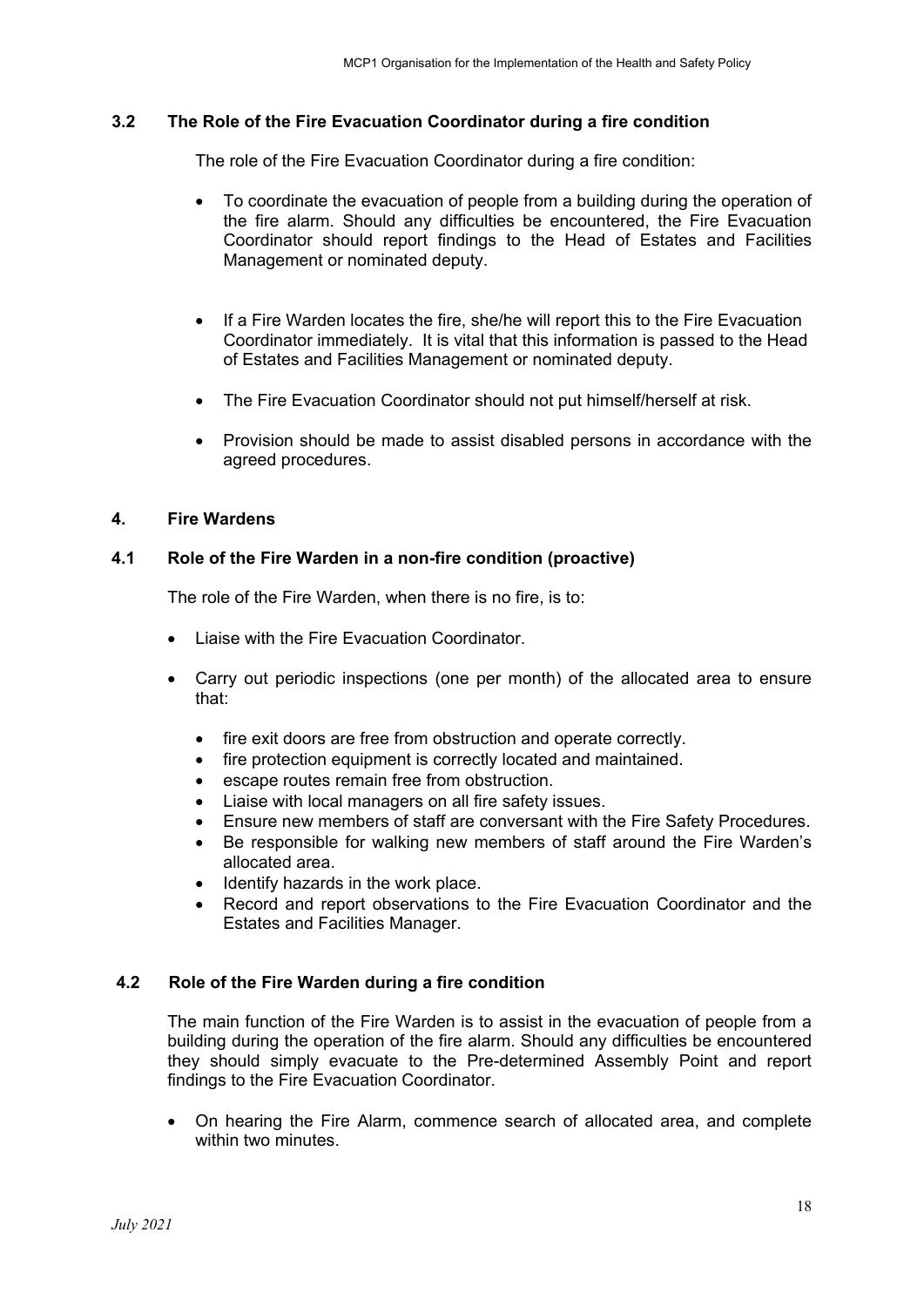- On completion of the search, evacuate the building and report to the Fire Evacuation Coordinator.
- Fire Wardens should never tackle a fire unless it blocks an escape route and it is safe to do so.
- If the Fire Warden locates the fire she/he should terminate the search and report to the Fire Evacuation Coordinator immediately.
- The Fire Warden should not put himself/herself at risk.
- Provision should be made to assist disabled persons in accordance with the agreed procedures.

The fire alarm should be operated on all occasions where a fire extinguisher or a fire blanket is required to deal with a fire.

#### **5. First Aiders**

First aid is the initial assistance or treatment that is given to a casualty for any injury or sudden illness before the arrival of an ambulance, doctor or any other qualified person.

The purposes of First Aid are to:

- Preserve life
- Prevent the condition from worsening
- Promote recovery
- To maintain first aid boxes and complete an online adverse event report form in the event of an injury/illness.

#### **6. Radiation Protection Supervisors (RPS)**

The appointed RPSs have the following responsibilities:

- a) Co-ordinate the drafting of local rules for the control of radioactive substances.
- b) Ensure that records, as required by the Regulations or by the School Head, are kept for his/her School.
- c) Ensure, so far as is reasonably practicable, that places where radioactive substances are used are suitable for the purpose and in compliance with the Regulations.
- d) Conduct any monitoring considered necessary by the Radiation Protection Adviser, the School Head or the Health and Safety Advisor and maintain appropriate records of this monitoring.
- e) Provide the Health and Safety Advisor with the information necessary to coordinate the Schools record system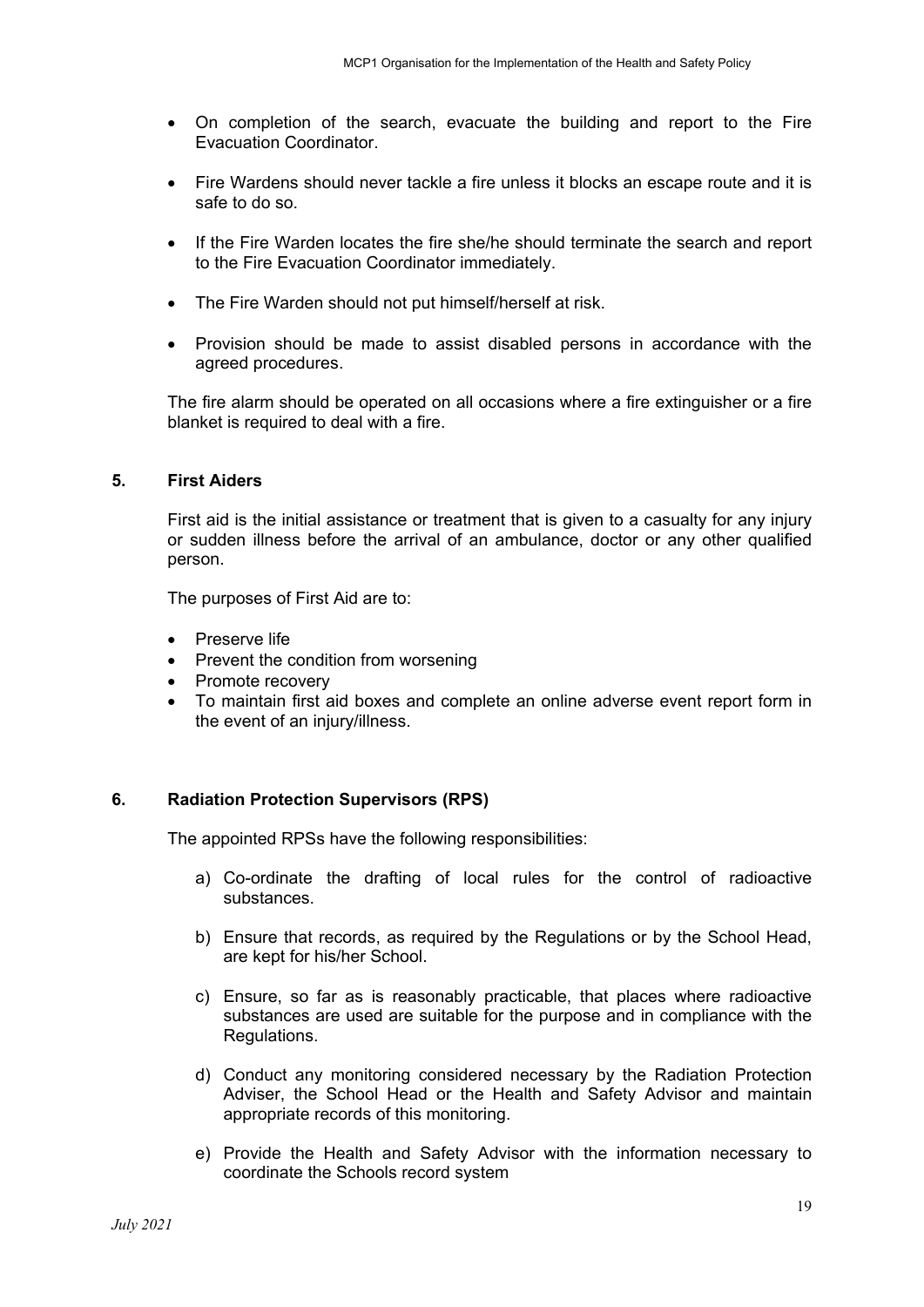# **APPENDIX 2**

# **HEALTH & SAFETY COMMITTEE TERMS OF REFERENCE AND MEMBERSHIP**

## **1. HEALTH AND SAFETY COMMITTEE**

#### **1.1 Operational context**

The Health and Safety Committee supports the promotion of good Health and Safety practice within the Schools and Department and provides consultative fora for the monitoring of health and safety key performance indicators.

#### **1.2 Terms of reference**

- To monitor the day to day implementation of the Schools' Health and Safety Policy and its supporting Health and Safety Codes of Practice, specifically by reference to the KPIs which form the Schools' Health and Safety Coordinators' reports to the Health and Safety Committee.
- Prepare and administer a rolling improving programme designed to continually improve KPIs.
- To advise the respective Management Teams on issues requiring their attention.
- To receive reports from enforcing authorities, reports of other active and reactive monitoring undertaken in, or on behalf of, the Schools such as those relating to workplace inspections and adverse events.
- To make recommendations regarding changes, or additions to, the Health and Safety Policy or its supporting Health and Safety Codes of Practice.
- Identify and capture risks in relation to Health and Safety matters and ensure they are appropriately documented and entered on the Schools' risk register.
- To receive fire risk assessments when they are updated.
- To discuss fire safety management, particularly reports on fire drills and activations.
- Coordinate health and safety inspections

#### **1.3 Relationships**

The Chair of the Health and Safety Committee will report to the EMT.

#### **1.4 Membership**

• EMT member or a School Health and Safety Coordinator (Chair).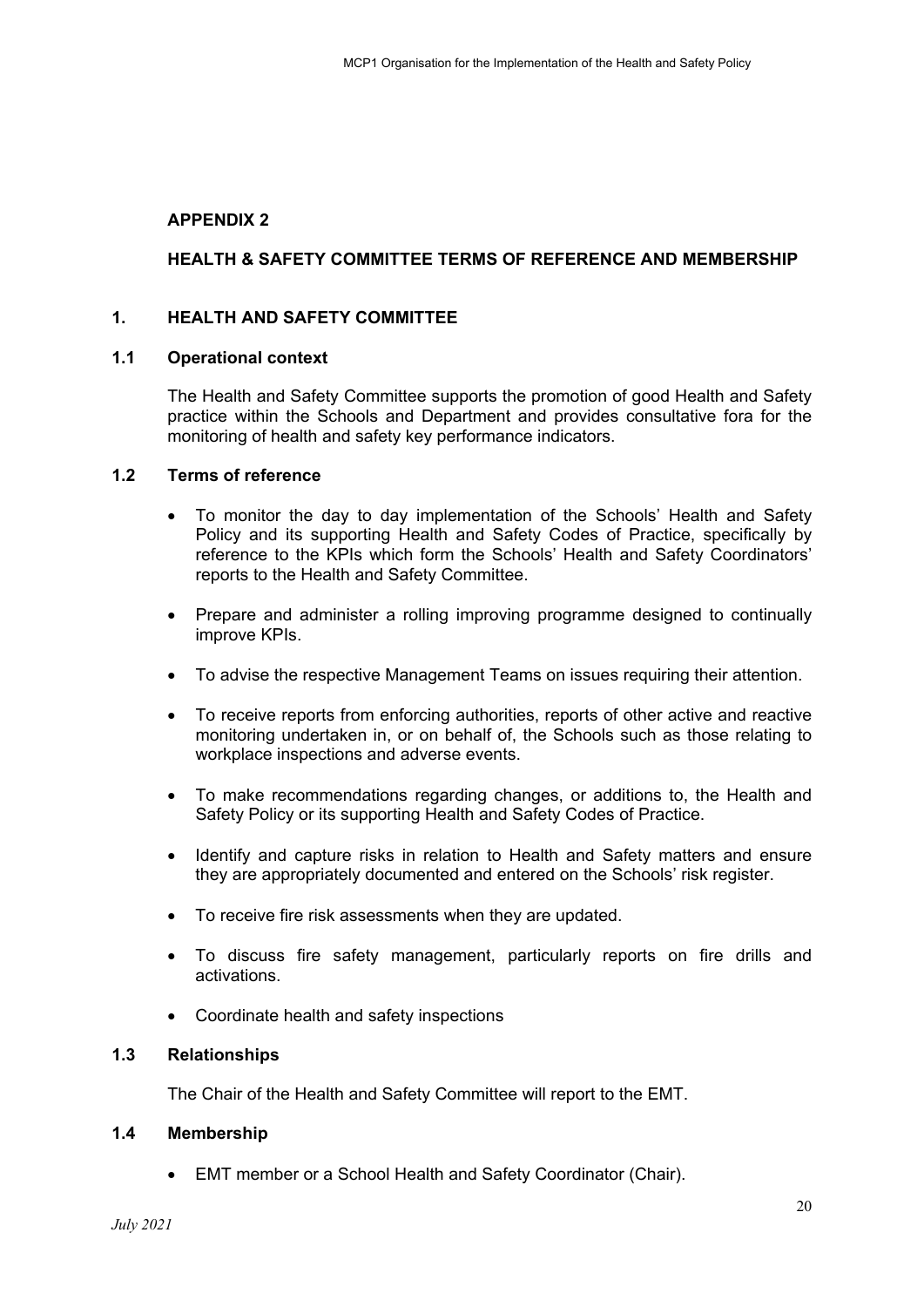- Health and Safety Coordinators.
- Health and Safety Officers representing Departments.
- Representative from the Estate and Facilities Department.
- Any other person whom the EMT member may require to assist the Committee.
- A Secretary.

# **1.5 Reporting line**

The Health and Safety Committee reports to the EMT.

# **1.6 Frequency of meetings**

The Health and Safety Committee will meet termly.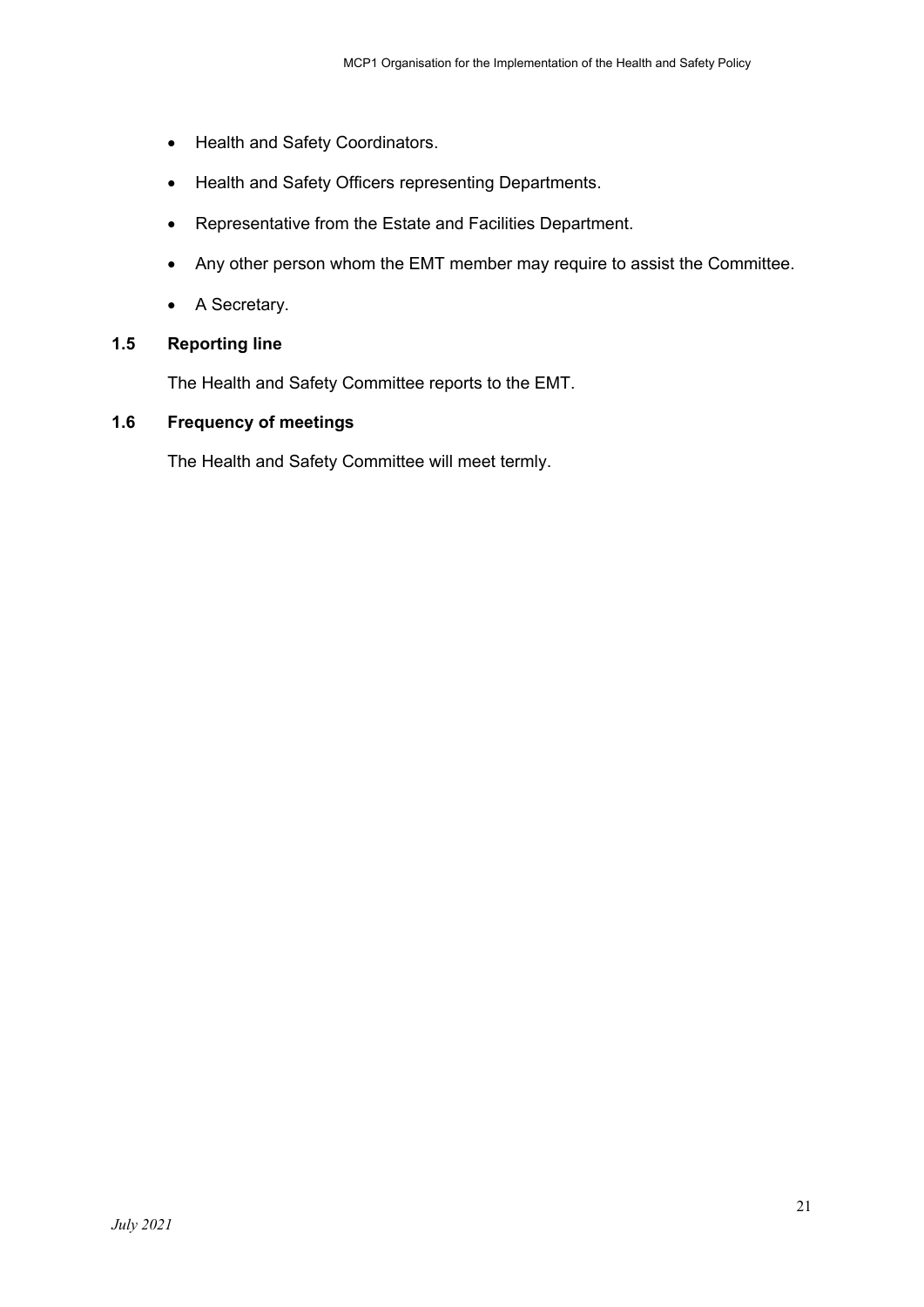#### **APPENDIX 3**

l,

#### **MERCHANT TAYLORS' SCHOOLS HEALTH AND SAFETY RESPONSIBILITIES**

#### **Board of Governors (See 2.1)**

- ❖ Monitor Health and Safety performance.
- Endorse reviews of Health and Safety Policy.
- Ensure Health and Safety are standing items at meetings.
- \* Review and update the Health and Safety Policy annually.
- Ensure adequate consultation on Health and Safety matters.
- Assurance that Health and Safety responsibilities of members of EMT are discharged.

#### **Executive Management Team (See 2.2)**

- \* Manage activities for which they have responsibility.
- Ensure sufficient resources are available for Health and Safety Systems.
- $\bullet$  Ensure arrangements for activities are adequate.
- ❖ Develop written policies where necessary.<br>↔ Nominate Health and Safety Coordinators
- Nominate Health and Safety Coordinators.
- Monitor Health and Safety performance.
- ❖ Ensure that Health and Safety is a standing item at meetings.<br>❖ Assurance that Health and Safety responsibilities of all
- Assurance that Health and Safety responsibilities of all Senior Managers/Heads of Department are discharged.

### **School Management Teams (See 2.3)**

- ❖ Ensure risk assessments are in place.
- ❖ Include Health and Safety in operational plans.<br>❖ Clarify roles and responsibilities and foster im
- Clarify roles and responsibilities and foster improved communication and consultation.
- \* Ensure induction and ongoing training takes place.
- Collaborate with the Health and Safety Advisor on audit and reviews. Ensure Health and Safety implications of new technology are fully considered.
- ❖ Nominate Health and Safety Officers.
- Collectively have Health and Safety as standing item at meetings.
- Assurance that Health and Safety responsibilities of managers are discharged.

# **Heads of Department & Heads of Service Areas (See 2.4 for full list)**  Be conversant with, and follow, Merchant Taylors' Schools' Health and Safety Policy, associated Management and Safety Codes of Practice and local departmental procedures. Ensure that the full range of health and safety risks are considered across the Departments and Service areas and that those with the highest priority or impact are recorded in local Risk Registers.

- $\div$  Ensure that staff and visiting workers for whom they are responsible receive suitable induction training and information about emergency procedures.
- Include health and safety in their operational plan and a standing agenda

Occupational Health Consultancy

Radiation Protection Adviser

Estate & Facilities Manager

School Nurse

It is the responsibility of the recipient of the advice to act upon it.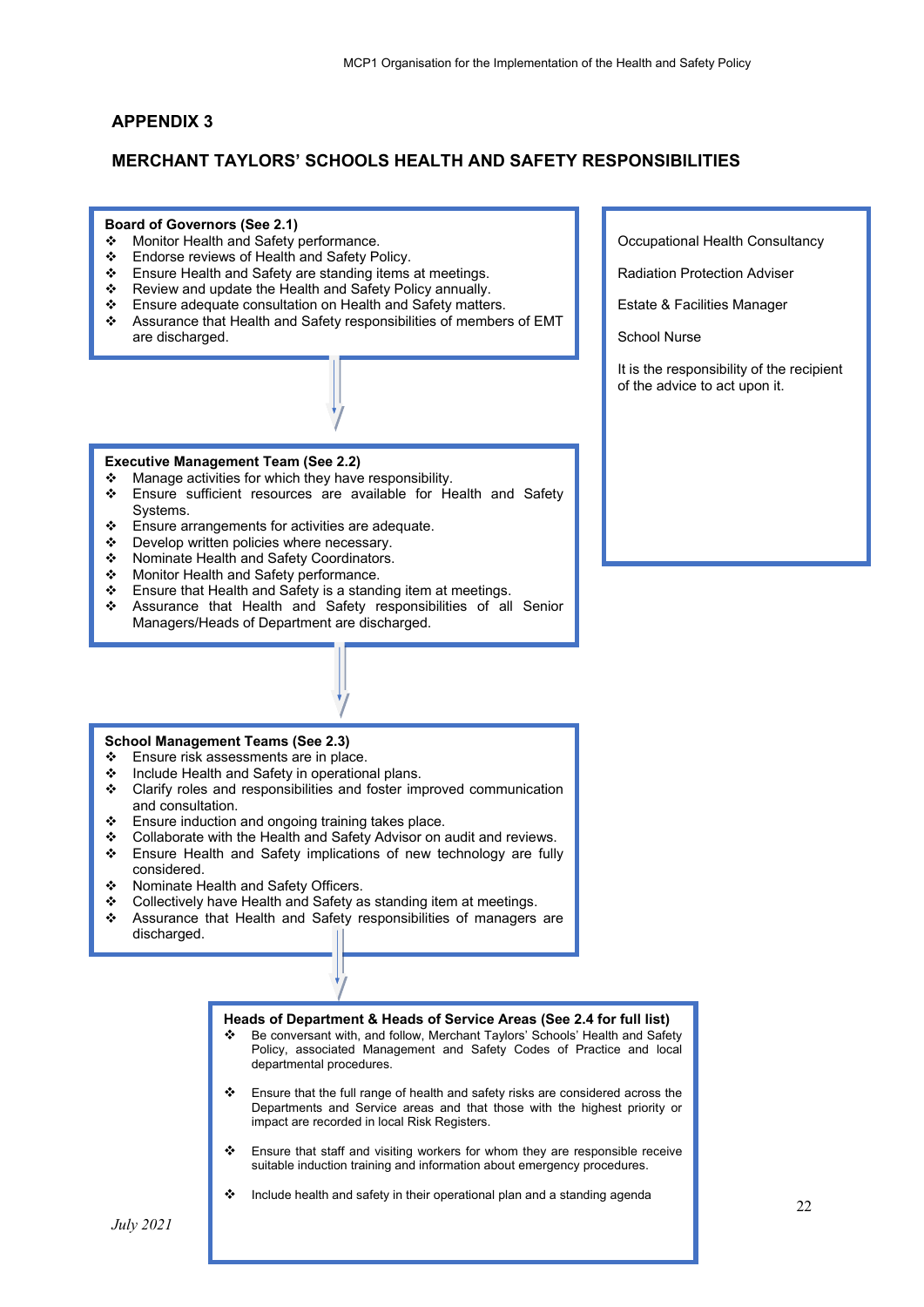#### **Staff (including temporary staff, sessional staff, etc) (See 2.5)**

- Familiarise themselves with Health and Safety Policy and applicable Codes of Practice and procedures.
- $\cdot \cdot$  Inform supervisors/line managers of new risks in existing work, or new risks associated with new work.
- Comply fully with safety requirements and control measures.
- Take reasonable care in all activities and consult with supervisors or Health and Safety Officers if in doubt.
- $\div$  Familiarise themselves with the relevant emergency procedures.
- Be aware of potentially unsafe conditions or equipment and report them to supervisors/line managers.
- Report accidents, incidents, near misses and work-related ill-health promptly.
- Register with Occupational Health for health surveillance, where required, and attend appointments.
- Attend any training that has been identified as necessary.
- \* They must not: Misuse equipment or interfere with safety devices or safety systems which are required for the safe operation of that equipment (e.g. disabling interlocks on centrifuges, or removing guards from machinery), or which are designed to alert operators to an unsafe condition (e.g. by covering fire or gas detector heads, or disabling airflow alarms on microbiological safety cabinets or fume cupboards).
- Disregard the safety provisions set out in risk assessments or local rules.

#### **Safety Representatives and Representatives of Employee Safety (See 2.6)**

- Investigate potential hazards and dangerous occurrences and examine causes of accidents.
- Investigate staff complaints as they relate to their health, safety or welfare at work.
- Contact the EMT via Health and Safety Committee on general health, safety and welfare matters.
- Represent staff in consultations with HSE, Environment Agency and other statutory enforcing authorities.
- Receive information from Inspectors of the above Attend Health and Safety Committee meetings.

#### **Pupils (See 2.7)**

Cooperate with all measures provided for health and safety